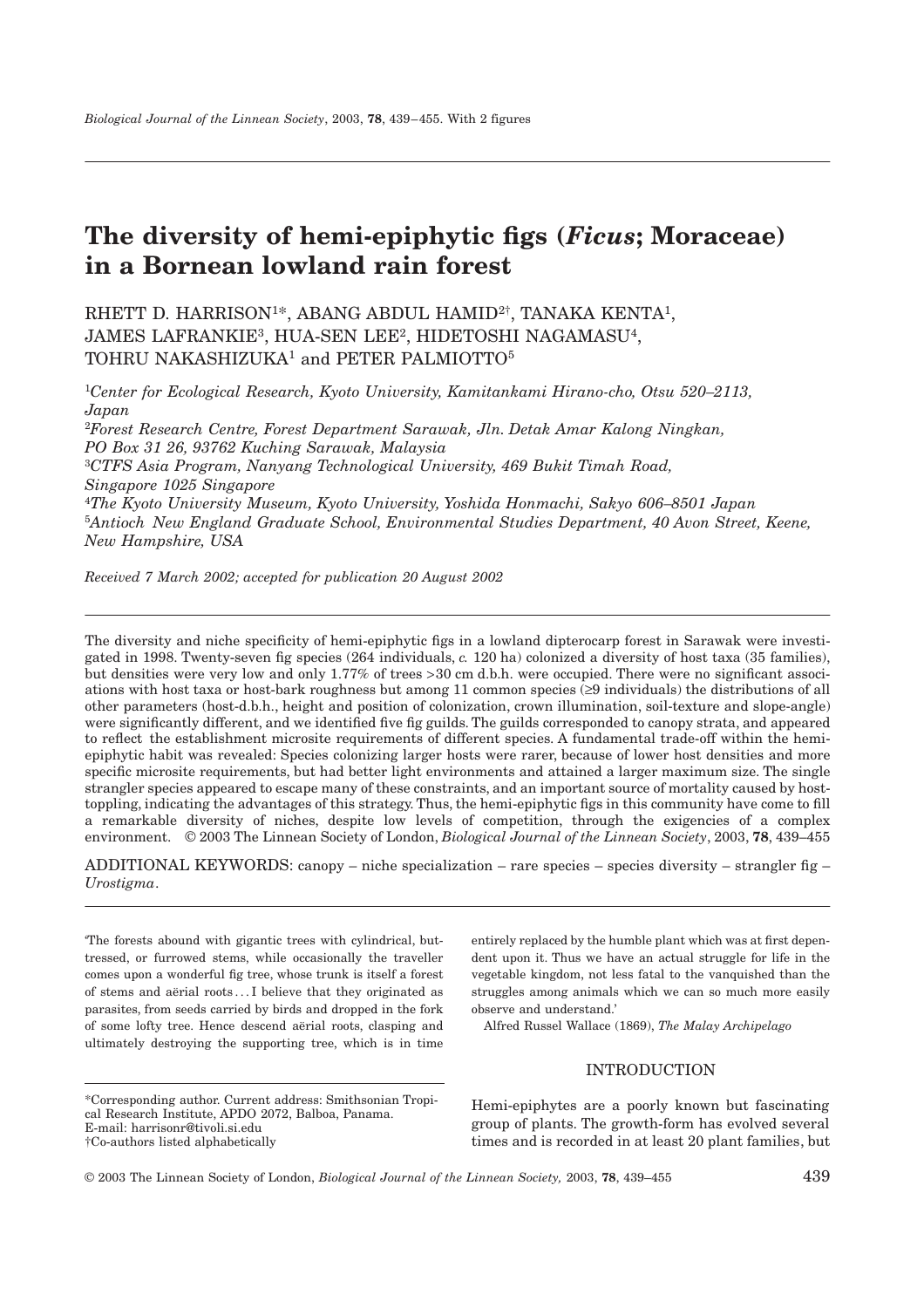by far the most important, with approximately 500 species, are the figs (*Ficus* L. spp., Moraceae) (Putz & Holbrook, 1986). Distributed throughout the tropics, hemi-epiphytic figs range in size from huge Banyans (*Ficus benghalensis* L.), whose crowns are reputed to reach over 150 m in diameter (King, 1888), down to small understorey shrub-like species that perch on the buttresses of canopy trees. A big strangler fig, with its intertwined aerial-roots wrapping around and encasing the remains of its one-time host, is an extraordinary sight (Wallace, 1869 (1986 facsimile edition); Dobzhansky & Murca-Pires, 1967) and the mystic and power attributed to these plants, and the fertility associated with their massive crops of fruit, have caused them to be venerated in traditional cultures around the world.

Figs are invariably one of the most species-rich genera in any tropical lowland forest, whether in the Neotropics, Africa or Melasia (Janzen, 1979b). They have a roughly pan-tropical distribution, with approximately 750 species in the genus (Berg, 1989), and in addition to the aforementioned hemi-epiphytes, include shrubs, small to large trees, bole climbers to those with thick cable-like lianas, and true epiphytes. However, in any particular locality hemi-epiphytic figs constitute from one third to over half the fig species and are often a critical component in the forest ecosystem, because of the large quantities of fleshy fruit they produce (Terborgh, 1986; Lambert & Marshall, 1991). Yet, despite this manifest importance, comparative studies on sympatric fig species are rare and generally restricted to studies of their specialized pollination system (e.g. Herre, 1996) or seed disperser assemblages (e.g. Kalko, Herre & Handley, 1996; Shanahan & Compton, 2001). How so many apparently ecologically similar plant species coexist is one of the most fundamental, and possibly least understood, questions in tropical ecology (e.g. Connell, Tracey & Webb, 1984; Hubbell & Foster, 1986; Condit *et al*., 1996).

As with all primary hemi-epiphytes, the seeds of these figs germinate in the canopy of a host tree, and hence the plant exists initially as an epiphyte. From the seedling aerial-roots, which resemble stems more than normal terrestrial roots (Putz & Holbrook, 1986), grow down the host's trunk to the ground and thus the adult plant is connected to the forest floor. Hemiepiphytes only utilize their host trees for physical support and many species remain dependent on their hosts throughout their life. The stranglers, however, produce anastomosing aerial-roots that eventually enclose and kill the host, leaving the fig free-standing (Dobzhansky & Murca-Pires, 1967). Few other plants exhibit such dramatic ontogenic change.

The fleshy fruits of hemi-epiphytic figs are eaten by birds, bats, and arboreal mammals (Shanahan *et al*.,

2001) and the drupes voided in the faeces. In some species secondary dispersal by ants may be important (Roberts & Heithaus, 1986; Kaufmann *et al*., 1991; Laman, 1996b). Germination and early seedling survival appears to be dependent on microsites with good moisture retention, such as pockets of humus (Ramirez, 1976; Laman, 1995; Swagel, Bernhard & Ellmore, 1997), and several studies have suggested that host species offering such microsites are preferentially colonized (Guy, 1977; Todzia, 1986; Michaloud & Michaloud, 1987; Daniels & Lawton, 1991; Patel, 1996; Athreya, 1999; Doyle, 2000). Water stress is a critical factor during the epiphytic seedling phase, and substantial changes in leaf structure and waterrelations occur in the transition from epiphytic to rooted stages (Putz, Romano & Holbrook, 1995; Holbrook & Putz, 1996a; Holbrook & Putz, 1996b), but in microsites with an accumulation of epiphytic humus nutrients may not be limiting (Putz & Holbrook, 1989). How fast hemi-epiphytic figs grow is unknown. However, plants in the epiphytic stage are always small, rarely, if ever, exceeding 1 m height before connecting to the ground (Ramirez, 1977; N. M. Holbrook, pers. comm.). And, at least, some species appear to grow very quickly, judging by the colossal proportions of individuals found on abandoned buildings (Dobzhansky & Murca-Pires, 1967; Perry & Merschel, 1987; R. D. Harrison, pers. observ.).

The tendency has been to regard hemi-epiphytic figs as equivalent and differences among species in terms of their growth-forms, the hosts they colonize, or the positions they occupy in the canopy, have rarely been examined. For example, it is generally assumed, especially in popular literature, that most or all hemiepiphytic figs are stranglers, when in fact relatively few species adopt this habit (Corner, 1940; Todzia, 1986). Studies on epiphyte communities have shown that species specialize on different hosts or in different parts of the canopy (e.g. Zimmerman & Olmsted, 1992; Hietz & Hietz, 1995; Chettri & Rai, 1996). Hence, one might expect hemi-epiphytes to be similarly specific in their habits. Indeed, in the only such study to date, five hemi-epiphytic fig species in Indonesian Borneo were found to belong to two broad groups, one colonizing bigger trees and higher canopy positions relative to the other (Laman, 1996c).

Here we investigate the diversity of hemi-epiphytic figs in a lowland tropical rain forest in Sarawak, Borneo. We attempt to elucidate critical factors in the hemi-epiphytic niche and to what extent species can be segregated accordingly. Specifically, we examined the following hypotheses; hemi-epiphytic fig species (1) exhibit different habits with respect to size and growth-form, (2) differ in the taxa, size or bark roughness of the host trees they colonize, (3) occupy different sites on their host trees or different light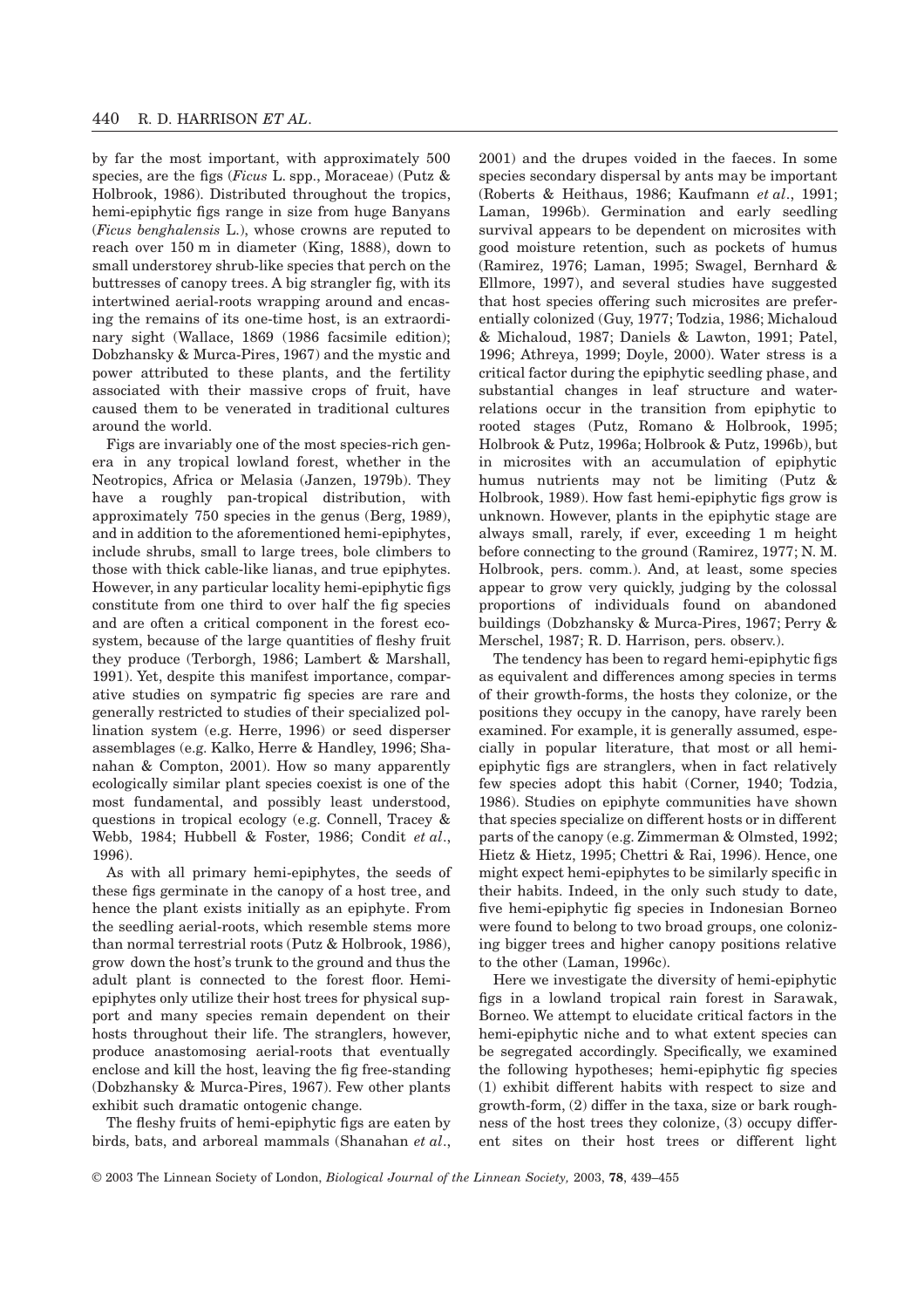environments in the canopy, and (4) differ in their local distribution according to soil type and topography. Based on the results we obtained, we then attempted to identify and characterize fig guilds. We found hemi-epiphytic figs to be remarkably diverse, both with respect to species richness and the variety of niches they occupied, and we discuss these findings with respect to the hemi-epiphytic habit and the diversity of tropical forests.

#### METHODS

#### STUDY SITE AND SPECIES

Our study site was Lambir Hills National Park (LHNP, 40∞20¢ N, 1130∞50¢ E, 150–250 m a.s.l.), located 30 km south of the town of Miri in northern Sarawak, Malaysia. The national park is approximately 6500 ha of which two thirds are primary lowland dipterocarp forest. It experiences a perhumid climate with a mean annual precipitation of approximately 2700 mm, and monthly average precipitation ranging from 168 mm in July to 328 mm in November. However, infrequent minor droughts occur, most often in February–March, and occasional severe droughts, which last for two or more months, have also been recorded particularly during El Niño events (Walsh, 1996; Harrison, 2001).

All hemi-epiphytic and climbing figs were included in our survey. However, this paper is concerned only with species belonging to the monoecious subgenus *Urostigma*, the so-called strangler figs of popular accounts. The climbing figs of sections *Kalosyce* and *Rhizocladus*, and understorey hemi-epiphytes of section *Sycidium*, all in the dioecious subgenus *Ficus*, will be considered in a separate paper. Phylogenetic constraint and their very different ecological characteristics preclude meaningful comparison here. Hereon, fig or hemi-epiphyte refers to species of *Ficus* subgenus *Urostigma* (Corner, 1965)*.*

In total we surveyed approximately 120 ha including the 52 ha Long-term Ecological Dynamics Plot (LaFrankie, Tan & Ashton, 1995), an 8 ha plot of the Canopy Biology Program (Inoue & Hamid, 1997), and trails around the park headquarters (*c.* 60 ha). In the trail areas both sides of the trail to a distance of approximately 40 m were surveyed and all individuals observed were included. No attempt was made to accurately measure the area covered and hence these results were not used in our density estimates. The plots were surveyed by two observers walking in parallel, 20 m apart, between marking posts and within sight of one another. Binoculars were used to aid identification of aerial-roots, especially on trees festooned with climbers and epiphytes. The aerial-roots of a hemi-epiphytic fig are distinctive, and recognizably different from the lianas of climbers, even when quite small (<1 cm diameter). Aerial-roots are tapered from top down, which is especially noticeable immediately below the point of attachment, the periderm is flaky and has numerous lenticels, and they produce copious white latex when cut. We surveyed all individuals with aerial-roots connected to the ground, i.e. there was no minimum aerial-root diameter (smallest recorded, 0.3 cm). But, we did not attempt to include the epiphytic seedlings. To evaluate the efficiency of our surveys, 10 ha of the 52 ha plot were re-surveyed in the reverse direction. However, no new individuals were found.

The majority of individuals were identified in the field. From long-term studies in LHNP, including monthly phenological observations from October 1994 to November 1998 of the hemi-epiphytic figs in the trail area and 8 ha plot (R. D. Harrison, unpubl. data), the observers were already familiar with most species. Nineteen species had been previously collected and voucher specimens lodged in the field herbarium in LHNP and at the Sarawak Forest Department herbarium in Kuching (see Table 2, Results section). Species requiring more thorough examination were collected and compared with voucher specimens and collections in the Kuching herbarium. For eight species, only non-fertile specimens were collected, as none were found with fruit, and these were deposited at LHNP. Although clearly distinct species, the names assigned on the basis of non-fertile specimens should be regarded as provisional. The census work was conducted between January and October 1998.

## HEMI-EPIPHYTE AND HOST ATTRIBUTES

Five attributes of each fig were measured: (1) the number of aerial-roots and their diameter at breast height (d.b.h), measured with diameter tape at 1.3 m; (2) position of colonization (trunk, branch crotch (branching of the main bole, numbered from the lowest upwards), or branch limb (including second order crotches)), being the point from which the aerial-roots descended and branches radiated out; (3) height of the position of colonization, measured using a clinometer; (4) crown-area, calculated from the maximum and minimum crown diameters measured with a tape at ground level; and (5) hemi-epiphyte canopy illumination index (HCI, relative illumination of the fig crown), assessed by the observer. For HCI, the index suggested by Clark & Clark (1992) could be applied with refinements pertinent to hemi-epiphytes as explained in Table 1. For individuals with multiple aerialroots, d.b.h. was calculated from the sum of their cross-sectional area. However, for some very large figs with anastomosing aerial-roots, the d.b.h. had to be estimated from measurements of the largest roots.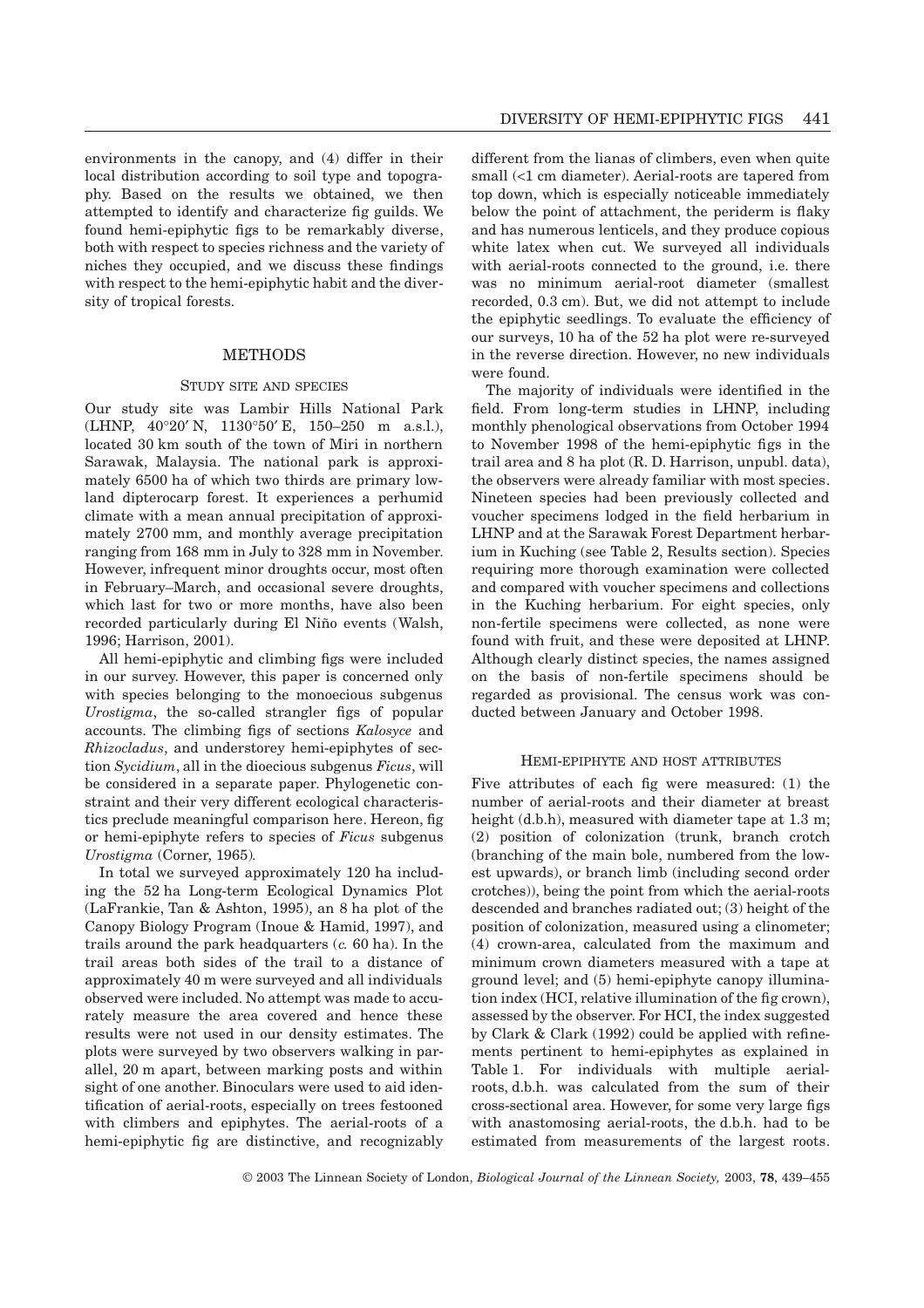| Index value    | Definition                                                                                                                                                                                                                                                                       |
|----------------|----------------------------------------------------------------------------------------------------------------------------------------------------------------------------------------------------------------------------------------------------------------------------------|
| 5              | Crown completely exposed: emergent crown of free-standing strangler or hemi-epiphyte on emergent<br>host with >50% of crown-area extending beyond host's crown (i.e. not blocked by host's crown)                                                                                |
| 4a             | High over-head light, lateral light partially blocked: free-standing stranglers in canopy layer with<br>lateral light blocked; hemi-epiphytes in the canopy layer with >50% of crown-area exposed to direct<br>over-head light (i.e. not blocked by host or neighbouring crowns) |
| 4 <sub>b</sub> | Full lateral light, over-head light partially blocked by host's crown: hemi-epiphytes on emergent trees<br>with $<50\%$ of crown-area extending beyond host's crown                                                                                                              |
| 3              | Some over-head light, high lateral light (crown lit laterally): hemi-epiphytes on canopy to subcanopy<br>hosts with some over-head light but <50% of canopy area exposed to direct overhead light; high<br>lateral light (i.e. neighbouring crowns not obscuring lateral light)  |
| 2.5            | High lateral light: hemi-epiphyte with direct overhead light completely blocked but high lateral light                                                                                                                                                                           |
| $\overline{2}$ | Medium lateral light: no direct over-head light and lateral light partially blocked by neighbouring<br>crowns, not recorded for hemi-epiphytic figs.                                                                                                                             |
| $\mathbf{1}$   | No direct light: not recorded for hemi-epiphytic figs                                                                                                                                                                                                                            |

**Table 1.** Hemi-epiphyte crown illumination (HCI) index values and their definitions. Adapted from Clark & Clark (1992)

The growth forms of the aerial-roots and crown were also noted.

For each host: (1) bark roughness, scored as  $1 =$  smooth or flaky,  $2 =$  scaly,  $3 =$  fine to medium fissured, and  $4 =$  deeply fissured; (2) host diameter at breast height (host-d.b.h); and (3) host identification (host-ID) were recorded. For those individuals in the plots, host tag-numbers were noted and the host-d.b.h and host-ID obtained from the plot data sets (refer to LaFrankie *et al*., 1995 for standard plot methodologies). In the trail area host-d.b.h. was measured at 1.3 m, or above buttresses if present, and identification was made to the family level. For a small number of individuals, host data could not be obtained from the plot data sets, and some individuals of *F. kerkhovenii* and *F. stricta* were free-standing, having strangled their hosts. These individuals were not included in the analysis of host data.

The frequencies of potential-hosts were calculated from the plot data sets and based on the host-d.b.h. range of each fig species (potential-host frequency = frequency of stems within the observed host-d.b.h. range of the fig species concerned). A minimum of three individuals was used to estimate the host-d.b.h. range. In the 52 ha plot a survey of soil-texture and slope-angle, measured at the centre of each of 1300  $20 \times 20$  m quadrats, was conducted in 1994. Soil was collected and assigned to one of four texture grades (Kimmins, 1987), according to the apparent sandiness, stickiness and slipperiness. These four classes were later calibrated in the laboratory for a subsample of quadrats by the dispersion and settling method using a LaMotte Soil Texture Unit (LaMotte Co., Chestertown, Maryland, USA) and the differences between classes were found to be strongly correlated to differences in sand content. Slope angle was measured with a clinometer and measuring-pole. Analysis of soil-texture and slope-angle were restricted to those individuals occurring in the 52 ha plot.

#### DATA ANALYSIS

Statistical comparisons in this paper were restricted to those species with nine or more individuals in total. For each variable we initially attempted to reject the null hypothesis that all fig species came from the same distribution. If rejected, *post hoc* tests (Scheffé *F*-tests or *G*-tests, Sokal & Rohlf, 1995) were carried out to obtain the homogeneous groupings. Categorical variables (host-ID, bark roughness, colonization position, HCI index and soil-texture) were examined by *G*-tests. For continuous variables, ANOVA was used when the homogeneity of variances was confirmed (host-d.b.h and colonization height), otherwise Kruskal–Wallis non-parametric ANOVA was used (slope-angle). For host-ID, host-d.b.h., soil-texture and slope-angle, actual distributions were examined against expected distributions, based on the occurrence of potentialhosts, soil-textures and slope-angles in the 52 ha plot. For host-d.b.h., HCI index, soil-textures and slopeangles we also examined the correlations (Kendall rank correlation) with fig size (aerial-root d.b.h) to investigate the influence of fig demography. Fig guilds were identified by cluster analysis (Ward's minimum variance method) and a canonical discrimination analysis (CDA) was conducted to test the significance between guilds. Analyses were conducted using SAS (SAS Institute Inc, 1985; Procedures FREQ, GLM, NPAR1WAY, CLUSTER, CANDISC).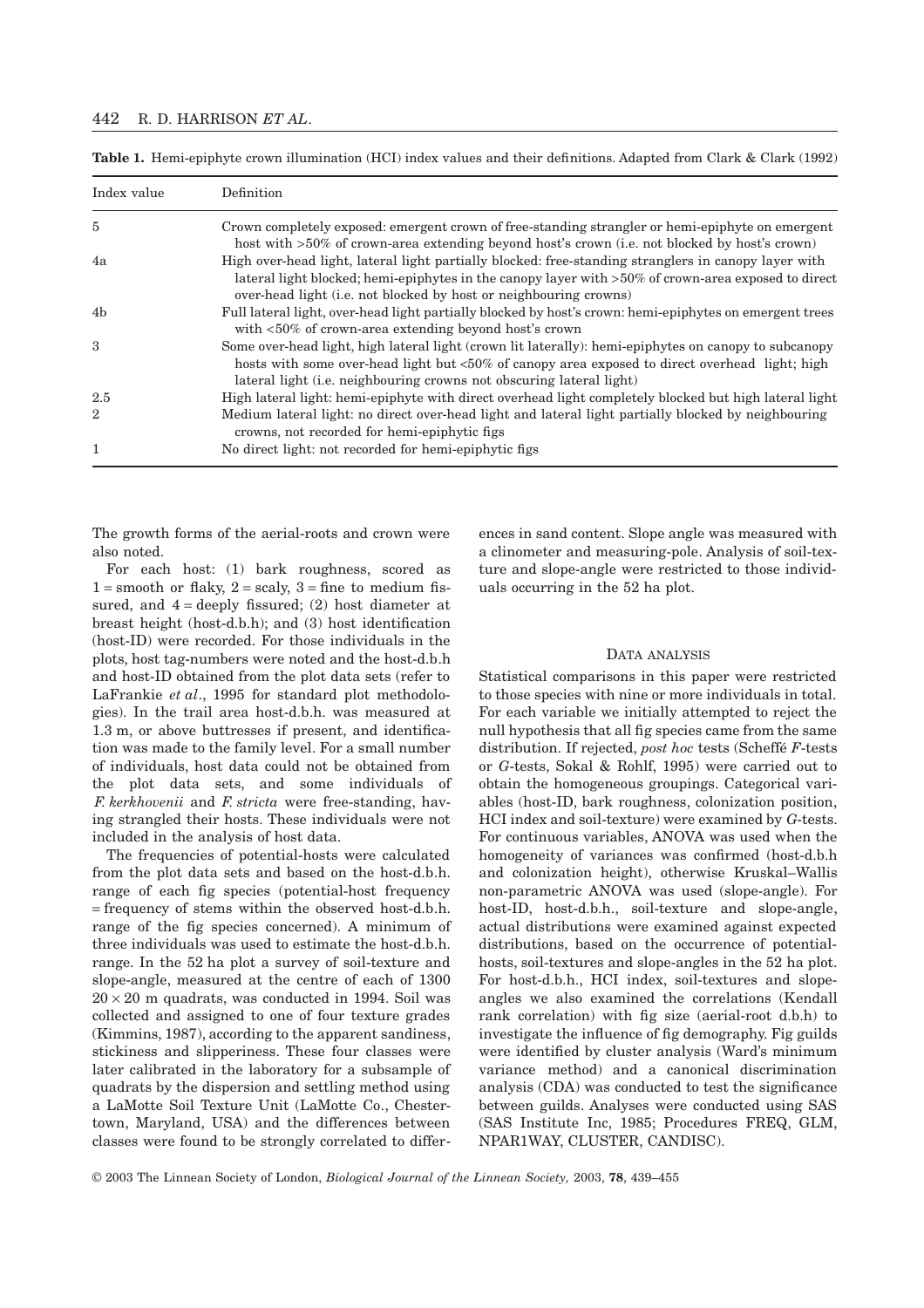# RESULTS

## SPECIES OF HEMI-EPIPHYTIC FIG

A total of 27 species of hemi-epiphytic fig were recorded among 264 individuals found during our survey (Table 2). Given these belong to a single subgenus (*Ficus* subgenus *Urostigma*) this indicates a very high level of  $\alpha$  diversity, even by the exalted standards of lowland dipterocarp forests. However, hemiepiphytic figs were rare, both in terms of the densities of individuals (range 0.02–0.42 ha-1) and the occupancy rate of potential-hosts (range 0.01– 0.42%). Only 0.41% of trees over 10 cm d.b.h and 1.77% of trees over 30 cm d.b.h. occurring in the plots (60 ha) were occupied by a hemi-epiphytic fig. Quantitative comparisons hereon are restricted to the 11 species with nine or more individuals recorded in the survey (Table 2).

## SIZE AND GROWTH FORM

Hemi-epiphytic fig species clearly differed in size and growth form (Table 3). Aerial-roots often forked above the height (1.3 m) at which they were measured, inflating the numbers reported here. Only *F. kerkhovenii*, the single strangler among these species, commonly had more than one aerial-root descending from the point of attachment. *Ficus kerkhovenii* was also clearly the largest in terms of maximum aerial-root diameter, although for maximum canopy area it was only marginally larger than some other species (Table 3). Across all species, there

**Table 2.** Species of hemi-epiphytic figs (*Ficus* subgenus *Urostigma*) in Lambir Hills National Park, Sarawak. Taxonomic arrangement follows Corner (1965); *N* = number of individuals surveyed (area covered *c.* 120 ha); D = density of individuals occurring in two forest dynamics plots (60 ha); Host occupancy = percentage of potential hosts (defined as all stems within the host-d.b.h. range of the fig species, and estimated from a minimum of three individuals) in the plots (60 ha) colonized

| Section and<br>subsection | Species                              | N                | $D(ha^{-1})$             | Host occupancy (%)       | Voucher specimen no. |
|---------------------------|--------------------------------------|------------------|--------------------------|--------------------------|----------------------|
| Urostigma                 |                                      |                  |                          |                          |                      |
|                           | F. caulocarpa Miq.                   | 1                | $\rm 0.02$               |                          | <b>RDH 568</b>       |
|                           | F. virens Ait.                       | 4                | 0.05                     | 0.01                     | <b>RDH 202</b>       |
| Conosycea                 |                                      |                  |                          |                          |                      |
| Conosycea                 | <i>F. bracheata</i> Wall. ex Miq.    | 1                | 0.02                     |                          |                      |
|                           | <i>F. consociata</i> Bl. vs. murtoni | 7                | 0.08                     | 0.12                     | <b>RDH 200</b>       |
|                           | F. cucurbinita King                  | 12               | 0.10                     | 0.19                     | <b>RDH 089</b>       |
|                           | F. drupaceae Thunb.                  | $\mathbf{1}$     | 0.02                     |                          |                      |
|                           | F. kerkhovenii Val.                  | 22               | 0.27                     | 0.03                     | Nagamitsu 531        |
|                           | F. palungensis Weiblen               | 22               | 0.33                     | 0.03                     | <b>RDH 545</b>       |
|                           | Sp. D (undescribed sp.)              | 6                | $\qquad \qquad -$        |                          | <b>RDH 173</b>       |
|                           | F. stupenda Miq.                     | 14               | 0.12                     | 0.02                     | <b>RDH 070</b>       |
|                           | F. subgelderi Corner                 | 30               | 0.40                     | 0.07                     | <b>RDH 215</b>       |
|                           | F. subtecta Corner                   | 1                | 0.02                     |                          |                      |
|                           | F. xylophylla Wall. ex Miq.          | 26               | 0.35                     | 0.07                     | <b>RDH 155</b>       |
| Dictyoneurone             | F. binnendykii Miq. vs. latifolia    | 13               | 0.15                     | 0.01                     | <b>RDH 196</b>       |
|                           | F. delosyce Corner vs. obtusa        | 31               | 0.42                     | 0.03                     | <b>RDH 198</b>       |
|                           | <i>F. dubia</i> Wall. ex King        | 17               | 0.20                     | 0.42                     | <b>RDH 129</b>       |
|                           | F. glaberrima Bl.                    | $\boldsymbol{2}$ | 0.02                     | $\overline{\phantom{0}}$ | <b>RDH 549</b>       |
|                           | F. pellucido-punctata Griff.         | $\overline{4}$   | 0.05                     | 0.03                     |                      |
|                           | F. pisocarpa Bl.                     | 13               | 0.08                     | 0.03                     | <b>RDH 518</b>       |
|                           | $F.$ retusa L.                       | 8                | 0.13                     | 0.01                     |                      |
|                           | F. sumatrana Miq.                    | 4                | 0.03                     | 0.03                     | <b>RDH 180</b>       |
|                           | F. sundaica Bl.                      | 3                | $\equiv$                 | $\overline{\phantom{0}}$ |                      |
| Benjamina                 | F. benjamina L.                      | 6                | 0.02                     | 0.06                     | <b>RDH 203</b>       |
|                           | F. callophylla Bl.                   | $\boldsymbol{2}$ | 0.02                     |                          | <b>RDH 543</b>       |
|                           | F. subcordata Bl.                    | 9                | 0.08                     | 0.18                     | <b>RDH 199</b>       |
|                           | F. stricta Miq.                      | 4                | $\overline{\phantom{0}}$ |                          |                      |
|                           | F. tristanifolia Corner              | $\mathbf{1}$     | 0.02                     |                          |                      |
| Total                     | 27 species                           | 264              | 2.99                     |                          |                      |
|                           |                                      |                  |                          |                          |                      |

© 2003 The Linnean Society of London, *Biological Journal of the Linnean Society,* 2003, **78**, 439–455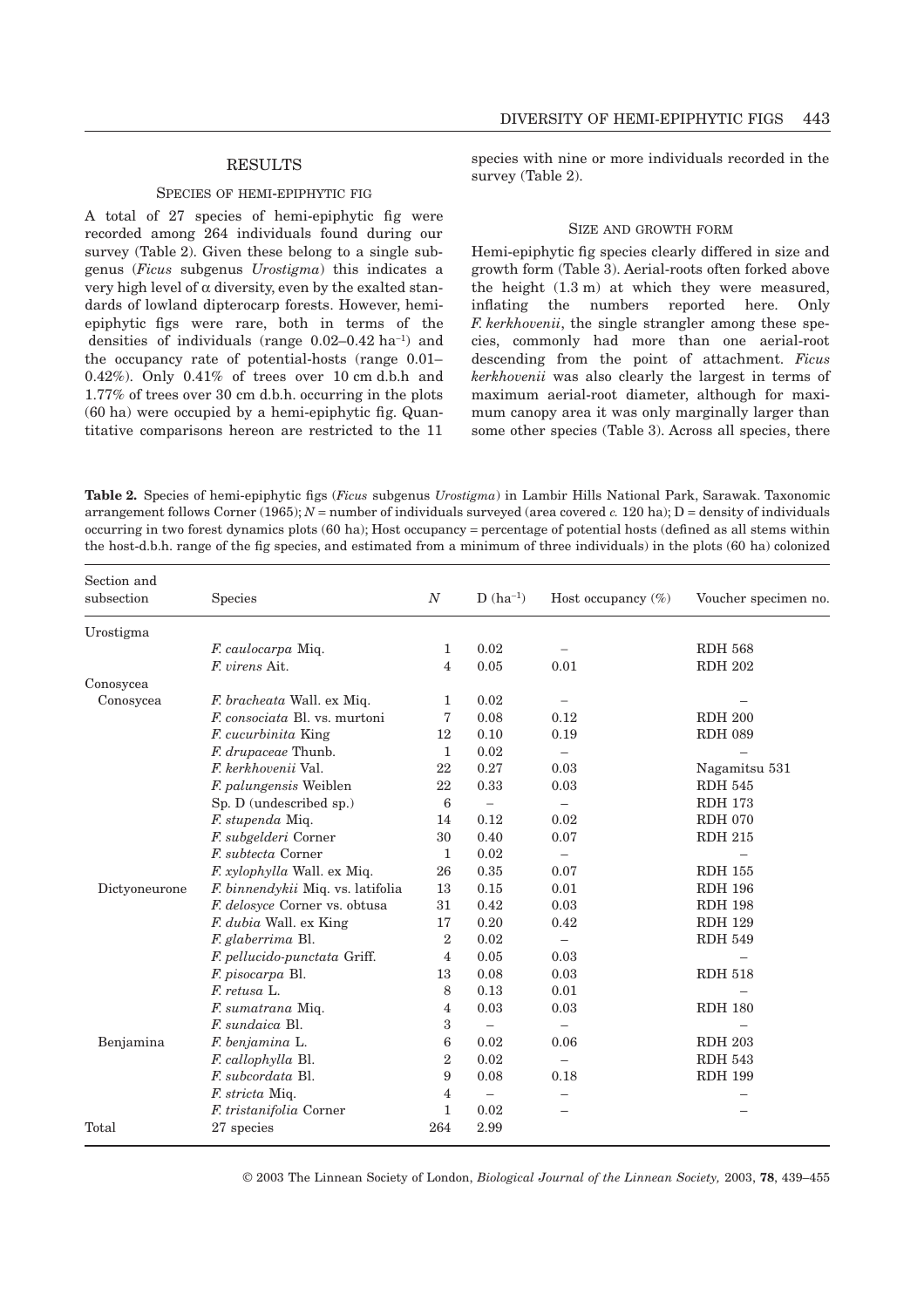| <i>Ficus</i> species <sup>1</sup> | $\boldsymbol{N}$ | Mean number<br>of aerial-roots | Maximum aerial-root<br>$d.b.h.$ $(cm)$ | Maximum crown<br>area $(m^2)$ | Growth form |
|-----------------------------------|------------------|--------------------------------|----------------------------------------|-------------------------------|-------------|
| F. kerkhovenii                    | 22               | $1.7 \pm 1.96$                 | 200                                    | 2990                          | Strangler   |
| <i>F. cucurbinita</i>             | 12               | $2.1 \pm 2.57$                 | 50                                     | 2200                          | Radial      |
| F. subcordata                     | 9                | $1.2 \pm 0.44$                 | 25                                     | 2900                          | Radial      |
| F. dubia                          | 17               | $1.6 \pm 2.18$                 | 25                                     | 1370                          | Radial      |
| <i>F. delosyce</i>                | 31               | $1.2 \pm 0.50$                 | 24                                     | 750                           | Radial      |
| F. xylophylla                     | 26               | $1.5 \pm 0.71$                 | 23                                     | 790                           | Radial      |
| F. stupenda                       | 14               | $1.3 \pm 0.47$                 | 20                                     | 2670                          | Radial      |
| F. subgelderi                     | 30               | $1.2 \pm 0.38$                 | 20                                     | 1010                          | Radial      |
| F. pisocarpa                      | 13               | $1.4 \pm 0.65$                 | 16                                     | 800                           | Radial      |
| F. binnendykii                    | 13               | $1.2 \pm 0.60$                 | 13                                     | 910                           | Emergent    |
| F. palungensis                    | 22               | $1.3 \pm 0.57$                 | 5                                      | 180                           | Vine        |

**Table 3.** The life forms of 11 hemi-epiphytic fig species (*Ficus,* subgenus *Urostigma*) at Lambir Hills National Park, Sarawak: mean number of aerial-roots (± SD), maximum aerial-root diameter at breast height (d.b.h), maximum crown area and the growth form. For description of growth form refer to text

1In reverse size order

was over an order-of-magnitude difference in the maximum size attained.

We recognized four types of growth form (Table 3). The radial growth form is the typical hemi-epiphytic shape in which the branches of the figs crown arch out from close to the point of attachment. There may be a short trunk, but the vertical growth of the fig is limited and the fig's crown is largely below that of the host. *Ficus kerkhovenii* (strangler) had a similar growth form initially, but developed more massive aerial-roots, greater penetration of the host's crown and, of course, eventually progressed to a freestanding phase. A total of six out of the 22 individuals observed were free-standing. The only other strangler in the survey was *F. stricta* with three individuals, of which one was free-standing. *Ficus binnendykii* had an emergent growth form, with an extended vertical trunk ending in a narrow crown that poked out above the host's. The final growth form was that of *F. palungensis* which had a flexible vine-like stem that climbed from the point of attachment through the host's branches. Sometimes it extended to other host trees adopting a form of colonial growth as aerial-roots would descend from each host.

#### HOST CHARACTERISTICS

The 227 hemi-epiphytic figs for which the host family could be reliably identified colonized a total of 35 families (Table 4), or roughly half the families of potentialhost trees found in LHNP. Dipterocarpaceae, however, accounted for 40% of all hosts. Host genus and species were only identified for figs in the two plots. Onehundred and eighty-one hemi-epiphytic figs colonized 73 genera and 107 species of host, or approximately 27% and 9% of potential-host taxa occurring in LHNP, respectively. Thus, it can be seen that as whole hemiepiphytic figs colonized a very wide range of host taxa. The most common host species was *Whiteodendron moutlonianum* (Myrtaceae), which was colonized 12 times.

Among species there was a highly significant difference in the colonization rate on dipterocarps relative to other families (Table 5), but *post hoc* comparisons indicated a broad overlap between species. Moreover, none of the species were significantly more frequent than expected on dipterocarps, when the proportions of dipterocarps among hosts and potential-hosts were compared by size-class (Fig. 1, Wilcoxon two-sample test). More refined analyses were not possible because of small sample sizes even for the most common species.

Two host attributes, besides their taxonomy, were considered: host-d.b.h and bark roughness (Table 6). There was a highly significant difference across fig species in host-d.b.h and *post hoc* tests revealed a substantial segregation of species. Each species also showed a highly significant difference between actual host-d.b.h. distribution and that of potential hostd.b.h. (ANOVA, *P* < 0.001; Fig. 1). But aerial-root d.b.h. was significantly correlated with host-d.b.h. in only two species  $(F. \, \text{kerkhovenii}, \, N = 16, \, \tau = 0.45,$  $P < 0.05$ ; *F. subgelderii*,  $N = 29$ ,  $\tau = 0.44$ ,  $P < 0.01$ ). Interestingly, there was no significant difference across species in bark roughness, and most species colonized the full range of bark types from smooth to deeply fissured.

These results suggest that host size is the most important host attribute, and four types of host-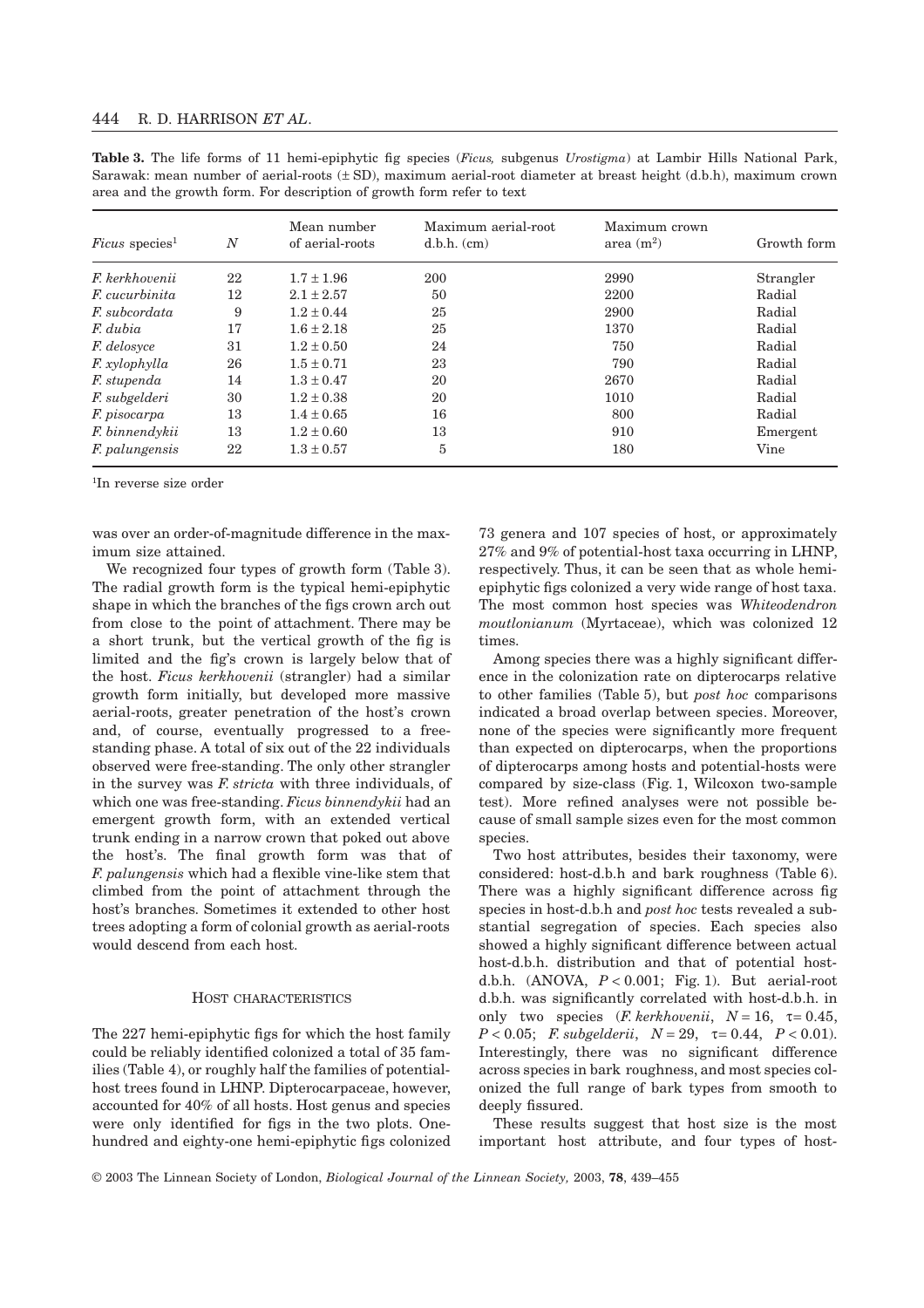**Table 4.** Families of host trees colonized by hemi-epiphytic figs (*Ficus,* subgenus *Urostigma*) at Lambir Hills National Park, Sarawak. Potential-host occurrence was calculated from plot (60 ha) data sets based on the host-d.b.h. range of all hemi-epiphytic figs

|                  | Hosts                    |         | Potential<br>hosts |
|------------------|--------------------------|---------|--------------------|
|                  | N <sub>0</sub>           | $\%$    | $\%$               |
| Anacardiaceae    | 5                        | $2.2\,$ | 7.0                |
| Annonaceae       | $\overline{2}$           | 0.9     | 3.0                |
| Bombacaeae       | $\overline{2}$           | 0.9     | 0.7                |
| Burseraceae      | $\overline{\mathcal{L}}$ | 1.8     | 7.6                |
| Celastraceae     | 1                        | 0.4     | 0.7                |
| Chrysobalanaceae | 1                        | 0.4     | 0.3                |
| Clusiaceae       | 1                        | 0.4     | 3.2                |
| Dilleniaceae     | 4                        | 1.8     | 0.9                |
| Dipterocarpaceae | 92                       | 40.5    | 15.8               |
| Ebenaceae        | 1                        | 0.4     | 2.4                |
| Euphorbiaceae    | 9                        | 4.0     | 12.9               |
| Flacourtiaceae   | 3                        | 1.3     | 1.1                |
| Lauraceae        | 12                       | 5.3     | 3.3                |
| Leguminosae      | 10                       | 4.4     | 1.5                |
| Linaceae         | 1                        | 0.4     | 2.4                |
| Melastomataceae  | 5                        | 2.2     | 2.2                |
| Meliaceae        | 3                        | 1.3     | 1.4                |
| Moraceae         | 17                       | 7.5     | 2.1                |
| Myristicaceae    | 5                        | 2.2     | 4.6                |
| Myrtaceae        | 20                       | 8.8     | 4.7                |
| Olacaceae        | $\overline{2}$           | 0.9     | 0.7                |
| Oleaceae         | 1                        | 0.4     | 0.1                |
| Oxalidaceae      | 1                        | 0.4     | 0.1                |
| Polygalaceae     | 1                        | 0.4     | 1.6                |
| Rhizophoraceae   | 1                        | 0.4     | 0.5                |
| Rubiaceae        | $\overline{\mathcal{L}}$ | 1.8     | 0.6                |
| Sapindaceae      | 1                        | 0.4     | 0.6                |
| Sapotaceae       | 5                        | 2.2     | 2.2                |
| Simaroubaceae    | 1                        | 0.4     | 0.0                |
| Sterculiaceae    | 1                        | 0.4     | 1.1                |
| Theaceae         | 1                        | 0.4     | 0.8                |
| Tiliaceae        | 1                        | 0.4     | 1.4                |
| Thymelaeaceae    | 1                        | 0.4     | 0.0                |
| Ulmaceae         | $\overline{2}$           | 0.9     | 0.7                |
| Verbenaceae      | 6                        | 2.6     | 1.1                |
| Others           |                          |         | 10.7               |
| Total            | 227                      | 100     | 100                |

d.b.h. distribution can be recognized (Fig. 1). A rightskewed distribution (*F. binnendykii*, *F. delosyce*, *F. palungensis, F. pisocarpa* and *F. subgelderii*), indicating a predominance on smaller hosts within the host-d.b.h. range of a species. In these species the majority of individuals were recorded on hosts of <50 cm d.b.h. A left-skewed distribution (*F. dubia,* *F. kerhovenii* and *F. subcordata*) indicating a predominance on larger hosts within the host-d.b.h. range of a species. An approximately normal distribution (*F. curcurbinita* and *F. xylophylla*) and an even distribution (*F. stupenda*) with hosts in every size-class.

#### COLONIZATION SITE AND LIGHT ENVIRONMENT

In terms of the site hemi-epiphytes occupied within the canopy of a host, two attributes were investigated: colonization height and position. Hemi-epiphytic figs demonstrated a highly significant difference in their height of colonization, and *post hoc* comparisons revealed considerable segregation of species (Table 7). For colonization position it was only possible to test between trunk and crotch positions, but the difference was also highly significant. Species with a low proportion of trunk positions also occupied few higher branch crotches. These species appear to be specialists on the large crotches at the base of a host's crown, while other species were relatively catholic with respect to the colonization positions they occupied. It is also clear that the former group colonized larger hosts and higher positions compared to the latter (Tables 6 and Table 7).

The HCI index, an estimate of the level of light reaching the fig crown, showed a highly significant differences across species (Table 8), although all species were relatively light demanding and no individuals were found in the lowest light environments (Table 1). In four out of the 11 species aerial-root d.b.h. was significantly correlated with HCI index, indicating larger individuals had better light environments (Table 8). Free-standing individuals of *F. kerkhovenii* were removed from the analysis of HCI index to control for the absence of a host crown.

# SOIL TYPE AND TOPOGRAPHY

Analyses of the differences in distribution with respect to soil-texture and slope-angle were restricted to those individuals found in the 52 ha plot and there were only eight species with sufficient individuals for quantitative analysis. Nevertheless, there were significant differences across species for both parameters (Table 9), although only two species showed a significant association with soil-texture and one with slopeangle when compared with expected distributions. *Ficus xylophylla* show a preference for sandier soil (*G*test  $\chi^2 = 4.33$ ,  $P < 0.05$ ), while *F. kerkhovenii* was strongly biased towards the clay rich soils (*G*-test  $\chi^2$  = 7.74, *P* < 0.01) and steep slopes (ANOVA f = 13.0, d.f.  $= 1, P < 0.001$ ). However, there were no significant correlations between aerial-root d.b.h and soil-texture and slope-angle for any species (Kendall rank correlation,  $P > 0.05$ ).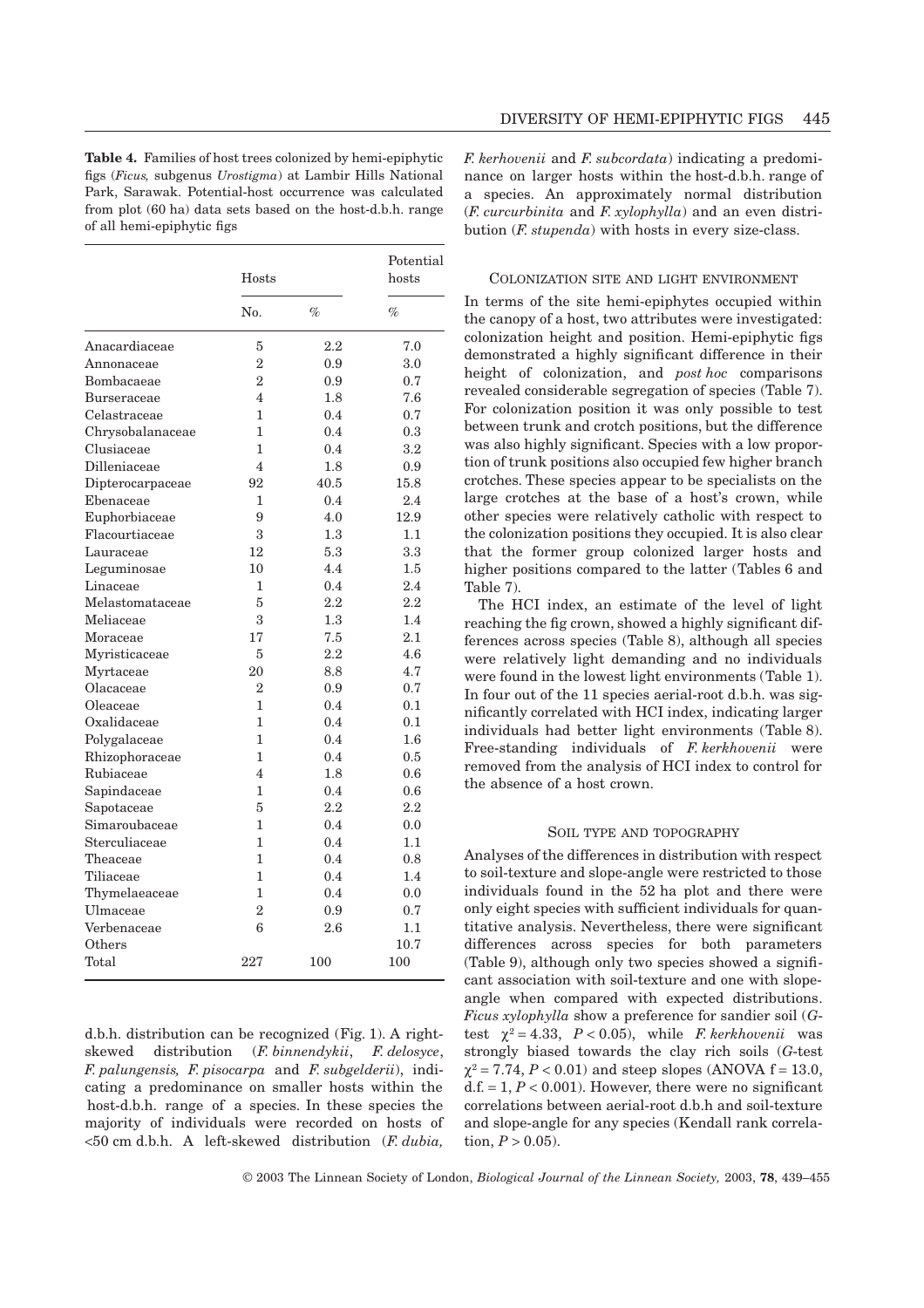| <i>Ficus</i> species | Frequency on<br>dipterocarp hosts | Frequency on<br>non-dipterocarp hosts | Groups   |   |
|----------------------|-----------------------------------|---------------------------------------|----------|---|
| F. subcordata        |                                   | $\overline{2}$                        | Α        |   |
| F. dubia             | 10                                |                                       | A        |   |
| F. cucurbinita       | 6                                 | 6                                     | A        | B |
| F. stupenda          |                                   |                                       | Α        | B |
| F. xylophylla        | 12                                | 14                                    | A        | в |
| F. pisocarpa         | 5                                 | 8                                     | Α        | B |
| F. binnendykii       | 5                                 | 8                                     | A        | В |
| F. subgelderi        | 10                                | 20                                    | A        | в |
| F. kerkhovenii       | 6                                 | 12                                    | A        | в |
| F. palungensis       | 3                                 | 19                                    | A        | B |
| F. delosyce          | 4                                 | 27                                    |          | B |
|                      | $\chi^2 = 25.9$                   | $d.f. = 10$                           | P < 0.01 |   |

**Table 5.** Proportion of dipterocarp and non-dipterocarp hosts colonized by 11 hemi-epiphytic fig species (*Ficus* subgenus *Urostigma*) at Lambir Hills National Park, Sarawak. The frequencies of dipterocarp and non-dipterocarp hosts are compared across species (*G*-test). Homogeneous groups are indicated by common letters

**Table 6.** Diameter at breast height (d.b.h., mean and standard deviation (SD)) and bark roughness (mean score and range) of host trees colonized by 11 hemi-epiphytic fig species (*Ficus* subgenus *Urostigma*) at Lambir Hills National Park, Sarawak. Host-d.b.h. was compared by ANOVA (f<sub>max</sub>-test used to confirm homogeneity of variances). Bark roughness was compared by Kruskal–Wallis non-parametric ANOVA. Bark roughness class scores were: smooth or flakey = 1; scaly = 2; fine to medium fissured  $= 3$ ; and deeply fissured  $= 4$ . Homogeneous groups for host d.b.h. are indicated by common letters

|                                       |                  | d.b.h. of host trees        |      |   |               |               |            |         | Host bark roughness |         |
|---------------------------------------|------------------|-----------------------------|------|---|---------------|---------------|------------|---------|---------------------|---------|
| <i>Ficus</i> species<br>F. subcordata | $\boldsymbol{N}$ | Mean $(cm)$                 | SD   |   | Scheffe group |               | Mean score | Range   |                     |         |
|                                       | 9                | 110                         | 50.3 | A |               |               |            |         | 2.6                 | $2 - 4$ |
| F. cucurbinita                        | 10               | 97                          | 30.9 | Α | B             |               |            |         | 2.2                 | $1 - 4$ |
| F. dubia                              | 16               | 96                          | 27.0 | Α | B             | $\mathbf C$   |            |         | 2.2                 | $1 - 4$ |
| F. stupenda                           | 12               | 89                          | 58.1 | Α | B             | $\mathcal{C}$ | D          |         | 2.0                 | $1 - 4$ |
| F. kerkhovenii                        | 16               | 74                          | 30.6 | A | B             | $\mathbf C$   | D          | Е       | 2.3                 | $1 - 4$ |
| F. xylophylla                         | 25               | 74                          | 26.2 | A | B             | $\mathcal{C}$ | D          | E       | 2.1                 | $1 - 4$ |
| F. pisocarpa                          | 13               | 67                          | 29.6 | A | B             | $\mathcal{C}$ | D          | E       | 2.1                 | $1 - 4$ |
| F. subgelderi                         | 29               | 53                          | 28.9 |   | B             | $\mathbf C$   | D          | $\bf E$ | 2.2                 | $1 - 4$ |
| F. binnendykii                        | 13               | 48                          | 24.3 |   |               | $\mathcal{C}$ | D          | E       | 1.9                 | $1 - 3$ |
| F. delosyce                           | 30               | 42                          | 23.4 |   |               |               | D          | E       | 1.8                 | $1 - 3$ |
| F. palungensis                        | 20               | 32                          | 17.3 |   |               |               |            | $\bf E$ | 2.0                 | $1 - 4$ |
| Total                                 | 184              |                             |      |   |               |               |            |         |                     |         |
|                                       |                  | $f = 9.21$ , d.f. = 10, 182 |      |   |               |               |            |         | $\chi^2 = 8.8$      |         |
|                                       |                  | P < 0.001                   |      |   |               |               |            |         | P > 0.05            |         |

## HEMI-EPIPHYTIC FIG GUILDS

To investigate whether there were recognizable guilds of hemi-epiphytic figs in the canopy we conducted a canonical discrimination analysis. Variables found to be significant in the analyses above (host-d.b.h., colonization height and HCI index) were used, although colonization position as a binomial variable (trunk or

crotch) could not be included. Potential guilds were identified by cluster analysis, so membership did not involve any a priori decision.

Among the 11 species of hemi-epiphytic figs investigated five guilds were identified (Fig. 2A, Wilk's  $\Lambda$ , *P* < 0.01). The first canonical variable (CAN1) and second canonical variable (CAN2) explained 87% and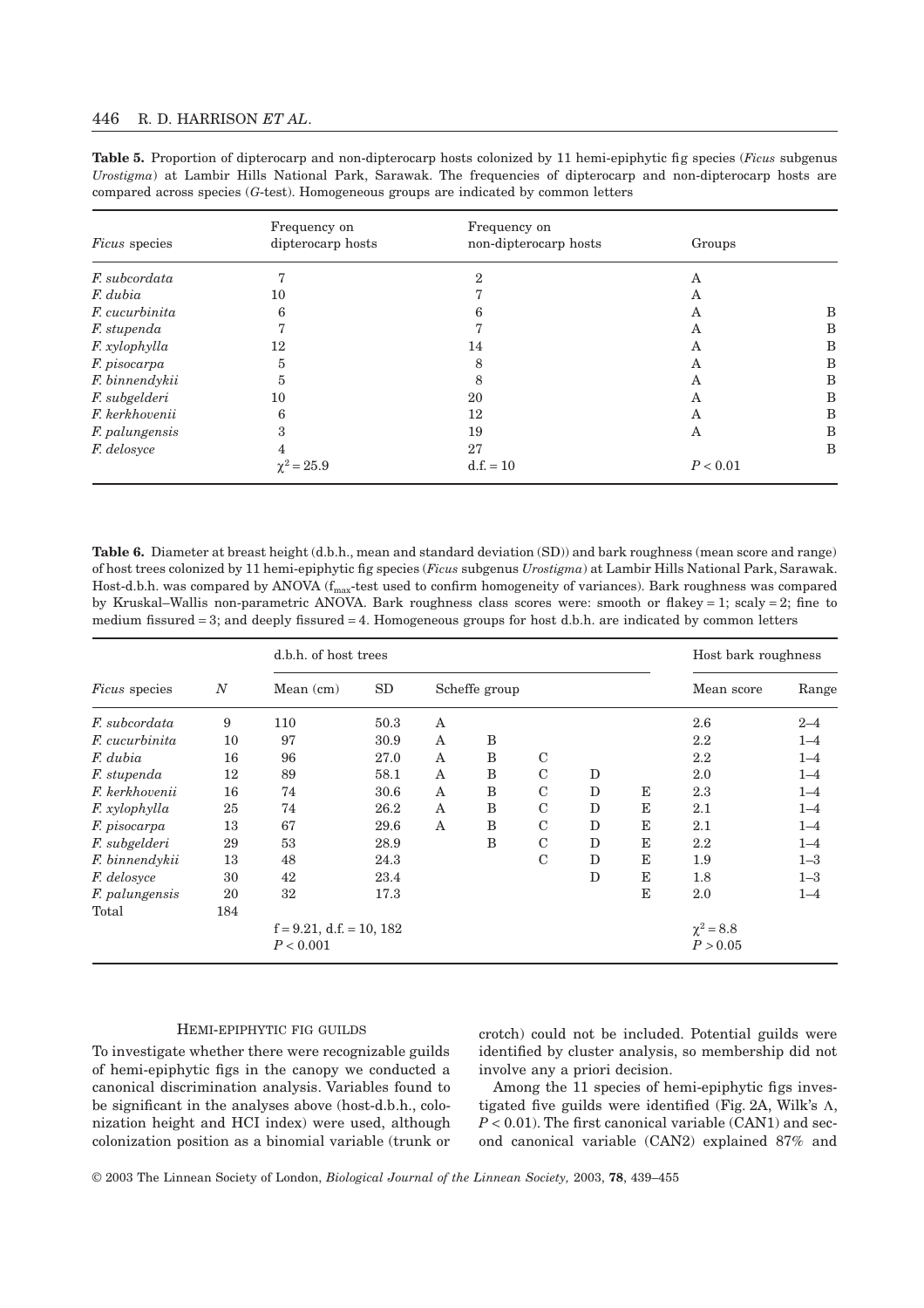

**Figure 1.** Frequency distributions of host-d.b.h. size classes for 11 hemi-epiphytic fig species (*Ficus* subgenus *Urostigma*) in LHNP (size classes, cm, A = <30 (A\* = 10–30), B = 30–50, C = 50–70, D = 70–90, E = 90–110, F = 110–130, G = 130–150, H = >150). The frequency distribution of potential hosts (log scale) and the proportion of dipterocarps in each d.b.h. size class are also given (data from a 52-ha plot in LHNP). In all species, actual host-d.b.h. distributions were highly significantly different from potential host-d.b.h. distributions (ANOVA, *P* < 0.01).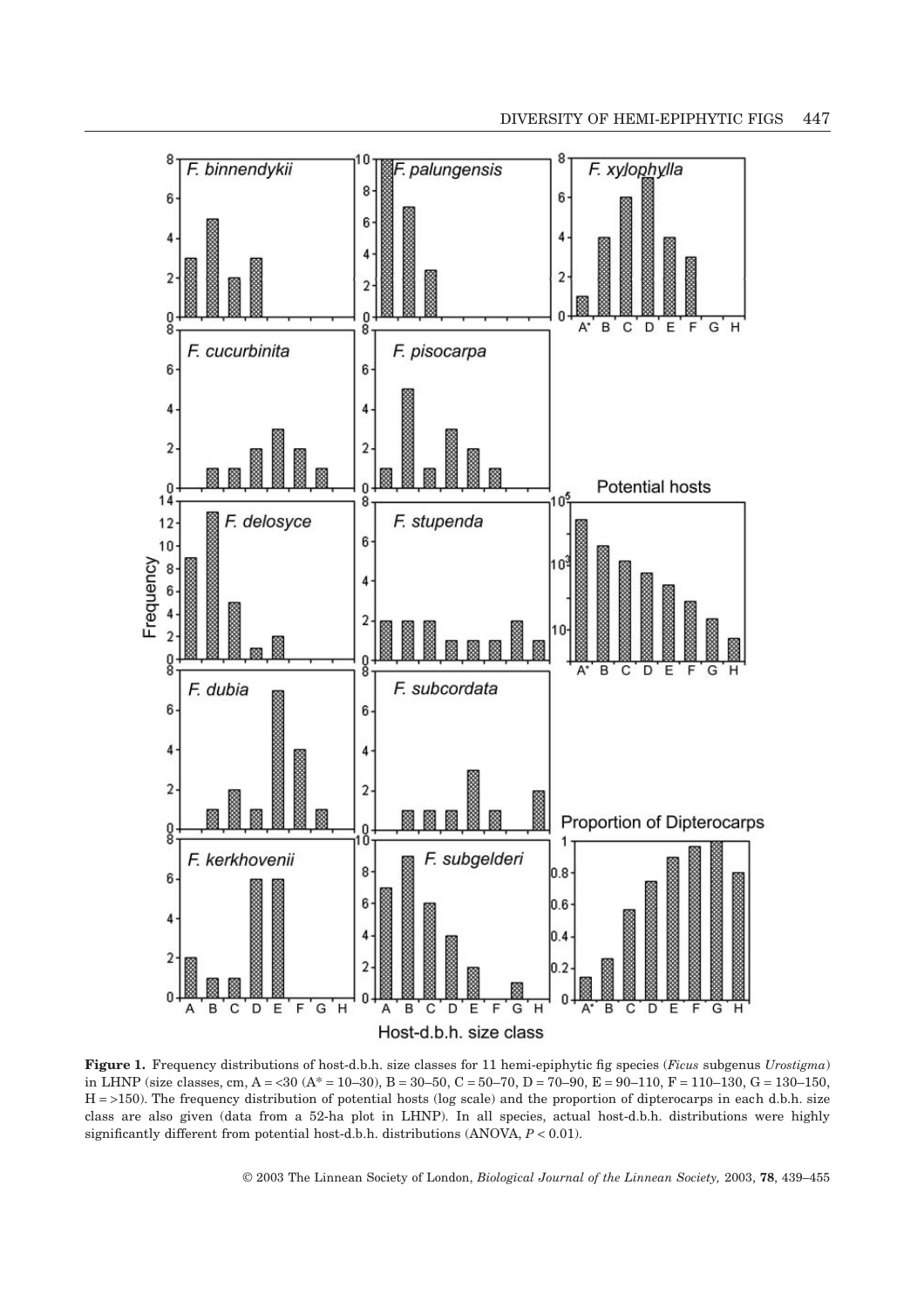**Table 7.** Height and position of colonization in the canopy of host trees by 11 hemi-epiphytic fig species (*Ficus* subgenus *Urostigma*) at Lambir Hills National Park, Sarawak. Colonization height/position was measured at the point from which roots descended and branches radiated out. For height the mean, standard deviation (SD) and Scheffe groups are given. For position the frequencies of different categories are given. Crotch refers to primary branch forks with the tree bole, numbered from the lowest upwards. Branch limb includes higher crotch positions and secondary branch forks. Colonization height was compared by ANOVA  $(f_{\text{max}} - \text{test used to confirm homogeneity of variances})$  and position on host tree (trunk vs. crotch positions) by *G*-test. Homogeneous groups are indicated by common letters

|                       |                  | Height of colonization      |     |   |               |               |                  | Position of colonization on host |                |                       |       |   |
|-----------------------|------------------|-----------------------------|-----|---|---------------|---------------|------------------|----------------------------------|----------------|-----------------------|-------|---|
| <i>Ficus</i> species  | $\boldsymbol{N}$ | Mean<br>(m)                 | SD  |   | Scheffe group |               | Trunk            | 1st<br>crotch                    | 2nd<br>crotch  | <b>Branch</b><br>limb | Group |   |
| F. subcordata         | 9                | 34.4                        | 7.6 | A |               |               | $\boldsymbol{0}$ | 7                                | 1              | 1                     | Α     |   |
| F. dubia              | 17               | 29.5                        | 7.7 | A | B             |               | 2                | 13                               |                |                       | A     | B |
| <i>F.</i> cucurbinita | 12               | 29.3                        | 9.9 | A | B             |               | 0                | 9                                | $\overline{2}$ |                       | A     |   |
| F. pisocarpa          | 13               | 26.0                        | 8.3 | A | B             | $\mathcal{C}$ | $\Omega$         | 7                                | 6              | $\theta$              | Α     |   |
| F. kerkhovenii        | 22               | 25.9                        | 6.0 | A | B             | C             | $\overline{2}$   | 13                               | $\overline{2}$ |                       | A     | B |
| F. xylophylla         | 26               | 25.8                        | 6.2 | A | B             | C             | $\theta$         | 14                               | 9              | 3                     | A     |   |
| F. stupenda           | 14               | 25.6                        | 7.2 | A | B             | C             | $\overline{2}$   | 5                                | 3              | 4                     | A     | B |
| F. binnendykii        | 13               | 21.3                        | 9.4 |   | B             | C             | 3                | 3                                | 4              | 3                     | A     | B |
| F. subgelderi         | 30               | 20.7                        | 8.2 |   | B             | $\mathcal{C}$ | 11               | 8                                | 6              | 5                     |       | B |
| F. delosyce           | 31               | 19.2                        | 8.4 |   | B             | $\mathcal{C}$ | 13               | 7                                | $\overline{2}$ | 9                     |       | B |
| F. palungensis        | 22               | 15.7                        | 7.3 |   |               | $\mathcal{C}$ | 8                | 11                               | $\overline{2}$ |                       |       | B |
| Total                 | 209              |                             |     |   |               |               | 41               | 97                               | 38             | 29                    |       |   |
|                       |                  | $f = 7.79$ , d.f. = 10, 198 |     |   |               |               | $\chi^2 = 35.2$  |                                  |                |                       |       |   |
|                       |                  | P < 0.001                   |     |   |               |               | P < 0.001        |                                  |                |                       |       |   |

**Table 8.** Hemi-epiphyte canopy illumination (HCI) indexes of 11 hemi-epiphytic fig species (*Ficus* subgenus *Urostigma*) at Lambir Hills National Park, Sarawak. Differences between species were compared by *G*-test. The means, homogeneous groups, and the correlation with fig size (aerial-root d.b.h. and Kendall's  $\tau$ ) are given. Free-standing individuals of *F. kerkhovenii* were removed, when included *F. kerkhovenii* had a mean HCI index of 4.5. Homogeneous groups are indicated by common letters

|                      |                  | HCI index |           |   |              |  |
|----------------------|------------------|-----------|-----------|---|--------------|--|
| <i>Ficus</i> species | $\boldsymbol{N}$ | Mean      | Groups    |   | vs. fig size |  |
| F. kerkhovenii       | 22               | 4.4       | A         |   | $0.44*$      |  |
| <i>F.</i> subcordata | 9                | 4.4       | A         |   | 0.17         |  |
| F. stupenda          | 14               | 4.4       | A         |   | 0.06         |  |
| F. dubia             | 17               | 4.4       | A         |   | 0.23         |  |
| F. cucurbinita       | 12               | 4.2       | A         |   | $-0.07$      |  |
| F. xylophylla        | 26               | 4.1       | A         |   | $0.33*$      |  |
| F. subgelderi        | 30               | 3.8       | Α         | B | $0.40**$     |  |
| F. delosyce          | 31               | 3.7       | A         | B | 0.26         |  |
| F. binnendykii       | 13               | 3.5       | A         | B | $0.59**$     |  |
| F. pisocarpa         | 13               | 3.3       |           | B | 0.00         |  |
| F. palungensis       | 22               | 3.1       |           | B | 0.03         |  |
|                      | $\chi^2 = 65.2$  |           | P < 0.001 |   |              |  |

\**P* < 0.05, \*\**P* < 0.01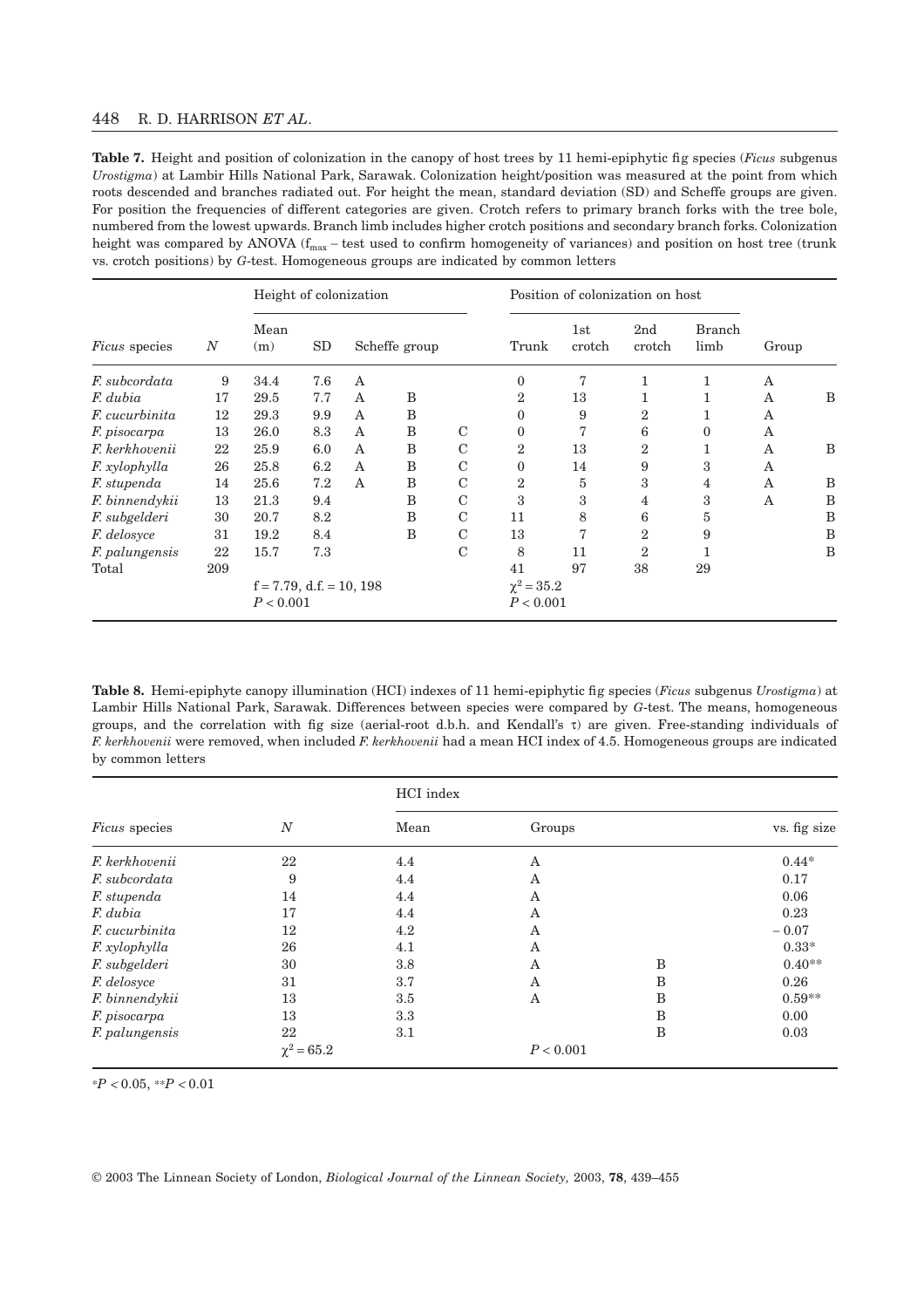| <i>Ficus</i> species<br>F. xylophylla |                |                 | Soil texture grade | Slope angle    |                |        |   |                 |           |
|---------------------------------------|----------------|-----------------|--------------------|----------------|----------------|--------|---|-----------------|-----------|
|                                       | $\overline{N}$ |                 | $\boldsymbol{2}$   | 3              | $\overline{4}$ | Groups |   | Mean            | Range     |
|                                       | 19             |                 | $\mathbf{0}$       |                | 17             | A      |   | 18.6            | $5 - 28$  |
| F. subgelderi                         | 20             | 3               | $\theta$           | 0              | 17             | А      |   | 24.5            | $8 - 45$  |
| F. delosyce                           | 24             | $\overline{2}$  | $\overline{2}$     | $\theta$       | 20             | A      |   | 19.9            | $5 - 46$  |
| F. dubia                              | 9              |                 |                    |                | 6              | A      | B | 18.9            | $10 - 28$ |
| F. binnendykii                        | 8              | $\overline{0}$  | $\overline{2}$     | 0              | 6              | A      | B | 24.3            | $2 - 40$  |
| F. palungensis                        | 18             |                 | 4                  | $\overline{2}$ | 11             | A      | B | 25.3            | $3 - 57$  |
| F. stupenda                           | $\overline{7}$ |                 |                    | $\overline{2}$ | 3              | A      | B | 19.7            | $10 - 40$ |
| F. kerkhovenii                        | 11             | $\overline{2}$  | 5                  |                | 3              |        | B | 33.1            | $18 - 50$ |
|                                       |                | $\chi^2 = 15.8$ |                    |                |                |        |   | $\chi^2 = 18.9$ |           |
|                                       |                | P < 0.05        |                    |                |                |        |   | P < 0.05        |           |

**Table 9.** Soil and slope conditions beneath eight hemi-epiphytic fig species (*Ficus* subgenus *Urostigma*) in a 52-ha plot at Lambir Hills National Park, Sarawak. Soil texture grades (Kimmins, 1987) and mean and range of slope angle are given. Differences between species in soil texture grades were examined by *G*-test (clay-rich 1 + 2 vs. sandy 3 + 4) and for the slope angle by Kruskal–Wallis non-parametric ANOVA. Homogeneous groups are indicated by common letters

13% of the variance between guilds, respectively. Each guild was also significantly different from all others (*P* < 0.05; Mahlanobis distances). The standardized canonical coefficient of each attribute is a measure of its relative contribution to the overall canonical variable (Fig. 2B). Host-d.b.h and colonization height contributed most to CAN1, while colonization height (negative sign) and HCI index contributed most to CAN2. All three attributes were significant correlated (Host-d.b.h.–Colonization height:  $r^2 = 0.59$ ,  $P < 0.001$ ; Host-d.b.h.–HCI:  $r^2 = 0.43$ ,  $P < 0.001$ ; Colonization height–HCI:  $r^2 = 0.51$ ,  $P < 0.001$ ).

Three of the guilds, with three species each, corresponded to hemi-epiphytic fig species colonizing emergent hosts, canopy hosts and subcanopy hosts, respectively (Fig. 2A). *Ficus palungensis* formed a separate guild of its own on smaller hosts, lower positions and lower light levels, while *F. pisocarpa* was found on canopy hosts but at lower light levels than the other species in that group.

## DISCUSSION

#### SPECIES OF HEMI-EPIPHYTIC FIG

The community of hemi-epiphytic figs at LHNP was very diverse. However, this level of species richness is by no means unusual in figs and is comparable to other sites in the region (Laman & Weiblen, 1999). Perhaps more remarkable are the extraordinarily low densities of individuals in each species  $(0.02-0.42 \text{ ha}^{-1})$ , especially with respect to potential hosts (0.01–0.42% occupancy). However, like high species richness, low density appears to be a common characteristic of hemi-epiphytic figs in natural forest

(Corner, 1940; Todzia, 1986; Michaloud & Michaloud, 1987).

Such low densities might result from a rarity of microsites, or from an inability to reach them, or both. On roadsides in India, where seed rain was artificially high, Patel (1996) found up to 18 hemi-epiphytes growing in different positions on the same host. So, given the extraordinarily low rates of host occupancy here, microsites would not appear to be limiting, even considering that some species may have more stringent microsite requirements. Indeed, from measurements of seed rain in the canopy, Laman (1996a) suggested that, despite the production of huge quantities of seed, microsites were very under-saturated. The mortality of rooted individuals caused by their hosts toppling also appears quite high (Harrison, 2001) and so may contribute to the low densities observed.

A consequence of these low densities is that hemiepiphytic figs rarely compete. In this study, only 0.41% of trees >10 cm d.b.h and 1.77% of trees >30 cm d.b.h. were colonized by a hemi-epiphyte, and no instances of two figs on the same host were recorded. Epiphytic seedling densities may be higher, but low rates of seed saturation will limit competition for the same microsite.

The low densities of hemi-epiphytic figs also have significant implications for their species-specific pollinators. Pollinating fig wasps have very short lifespans (Kjellberg, Doumesche & Bronstein, 1988) and are unable to reproduce outside the fig inflorescence. In hemi-epiphytic figs crops of inflorescences are usually highly synchronous, so pollinating wasps emerging from a ripe inflorescence, with their load of pollen, must disperse to another fig with inflorescences at the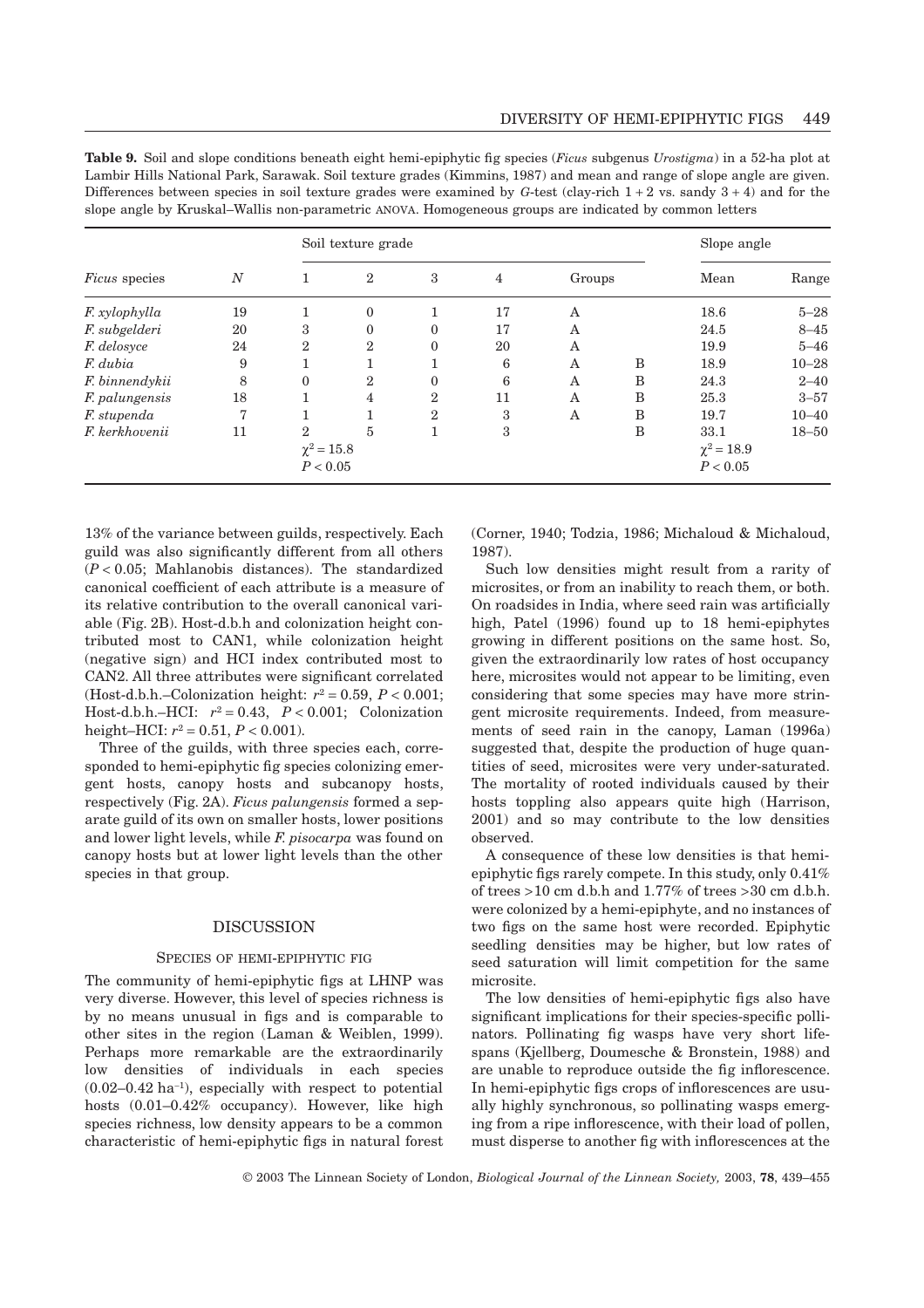

**Figure 2.** Canonical discrimination analysis of five guilds among 11 hemi-epiphytic fig species (*Ficus* subgenus *Urostigma*) in LHNP according to host-d.b.h., colonization height and HCI index. (A) Plot of species by the means of their first (CAN1) and second (CAN2) canonical variables;  $\blacksquare$  emergent guild,  $\blacktriangle$  canopy guild,  $\lozenge$  subcanopy guild,  $\times$  *F. pisocarpa*, and  $\blacklozenge$ *F. palungensis*. All guilds were significantly segregated from one another (*P* < 0.05; Mahlanobis distances). (B) The contribution of each variable to the CAN1 and CAN2 according to their standardized canonical coefficients.

receptive stage (Galil & Eisikowitch, 1968). Cohorts of pollinators therefore cycle from plant to plant and, at the population level, figs must flower continuously to maintain their pollinator populations. The low flowering frequency typical of hemi-epiphytic figs means that fig populations must be very large (Bronstein *et al*., 1990) and, when combined with such low densities, means that the pollinators must disperse huge distances (Nason, Herre & Hamrick, 1998). It is therefore interesting that in Borneo only two out of 44 species of hemi-epiphytic fig are endemic, while in other sections of the genus endemism varies from 30% to 65% (Corner, 1965).

#### SIZE AND GROWTH FORM

Our first hypothesis, that hemi-epiphytic figs differ with respect to size and growth form, is clearly born out (Table 3). For want of an appropriate allometric model for hemi-epiphytes and the small sample sizes of some species, we simply compared the maximum sizes observed. However, the sample sizes of the smaller species were reasonable and hence the differences are unlikely to be anomalous. In hemi-epiphytes crown area probably correlates closely to potential fecundity, given the greater leaf area available and the proximal use of assimilates for fruit production (Herre, 1996). The growth-form categories were subjectively designated, but reflect substantial differences in the habits of these plants, and are corroborated by results of other objectively measured parameters.

#### HOST CHARACTERISTICS

Interestingly, host attributes other than size did not appear very important. As a whole hemi-epiphytic figs colonized an extraordinary diversity of host taxa (Table 4) and the majority of host species were colonized just once. Dipterocarps, which account for approximately 80% of the canopy and emergent trees

© 2003 The Linnean Society of London, *Biological Journal of the Linnean Society,* 2003, **78**, 439–455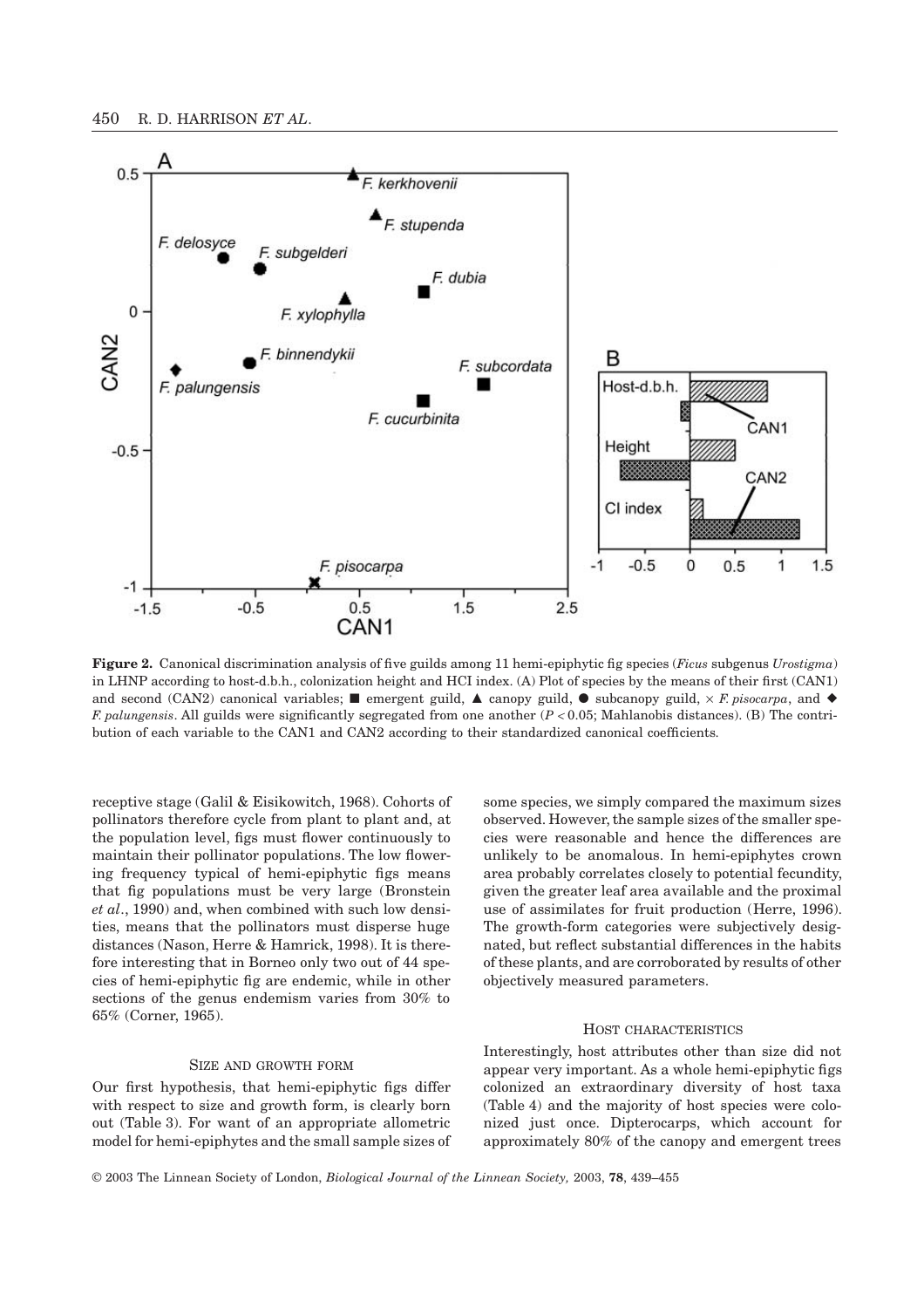in these forests (Fig. 2), constituted 40% of hosts but were not occupied more often than expected. Host bark roughness was also not found to be significant and most species also colonized the full range of bark types. There were, however, highly significant differences across species in host-d.b.h and in all species actual host-dbhs deviated significantly from potential host-d.b.h. distribution (Table 6, Fig. 2).

Superficially, the lack of any preference for particular host taxa does not appear to agree well with the results of other studies. *Ficus crassiuscula* in Costa Rica, for example, was much more abundant on certain host species than expected from their relative trunk area (Daniels & Lawton, 1991). While in Panama (Todzia, 1986), West Africa (Michaloud & Michaloud, 1987), India (Patel, 1996; Athreya, 1999) and Australia (Doyle, 2000) hemi-epiphytes were found to colonize some host species more frequently than expected based on their densities. Finally, in Indonesian Borneo, Laman (1996c) found significant differences among the five species he studied in barkroughness and the proportion colonizing dipterocarps. However, he concluded that these could be accounted for by differences in host-d.b.h. In fact, with the exception of *F. crassiuscula*, which has an unusual growthform, host-d.b.h. emerges as the most consistently important host attribute in all these studies. That figs are capable of colonizing a very wide variety of host taxa is not surprising. In very diverse forests, with many rare species, specializing in one or a few species of host would be paramount to committing evolutionary suicide.

## COLONIZATION SITE AND LIGHT ENVIRONMENT

Our hypotheses that the distributions of hemiepiphytic figs within the canopy differ according to colonization site and light environment were supported (Tables 7 and 8). Clearly, the location of suitable microsites is important for germination and seedling establishment and colonization sites on bigger trees tend to be higher and have higher light levels. However, the relationship is not so straightforward. The fig species in this study that were found on larger hosts also had a distinct preference for branch crotches, as opposed to trunk positions, and were found most frequently on the lowest, and therefore biggest, branch crotch (Table 7). In many canopy trees this basal branch crotch forms a broad bowl in which detritus collects, puddles form, and other epiphytes gain a purchase: all of which are factors that contribute to creating a suitable microsite for the establishment of a hemi-epiphytic fig. Moreover, in the rare instances of trunk establishment, large knot holes - which provide similar microenvironments (Laman, 1995) and may

also permit the roots of the hemi-epiphytic access to the rotten interior of older trees - appear to be important (Galil, 1984; Michaloud & Michaloud, 1987; Athreya, 1999). Such sites also provide a solid platform from which a hemi-epiphyte is less likely to be dislodged in high winds or torrential rain and which are strong enough to support the weight of a large individual. Conversely, the fig species that showed a preference for smaller hosts were also less particular about their colonization position and were found on small branch crotches, limbs and trunks (Table 7). These species were also clearly able to colonize trunk positions, and branch limbs, without knot holes through a different method of attachment. Instead of simply descending straight to the ground, the aerialroot in these species wound tightly around the host's trunk near the point of attachment and then in a gradually expanding helix as it descended (R. D. Harrison, pers. observ.). Clearly, the larger the host the less efficient this method of attachment. The epiphytic seedlings of species on smaller hosts, being lower in the canopy, may also suffer less from severely dehydrating conditions and strong winds, and the aerial-roots have a shorter distance to grow. Hence, they may not require the same quality of microsite as those on canopy or emergent hosts.

# SOIL TYPE AND TOPOGRAPHY

Topography and soil types are often important axes in the distribution of tree species in dipterocarp forests (Whitmore, 1984), and climbers are known to segregate according to local topography in LHNP (Putz & Chai, 1987). Hence, it is perhaps not surprising to find that at least two species of hemi-epiphytic figs revealed preferences for different soil types and topography in LHNP, especially as Laman (1996c) found that species in Indonesian Borneo showed preferences for different forest habitats. For example, *F. xylophylla* was associated with the alluvial habitat, which would tend to agree with the correlation with sandier soil here. Also, although most hemi-epiphytic fig species are widely distributed, assemblages differ substantially between sites (Corner, 1965; Laman & Weiblen, 1999) suggesting large scale habitat associations. However, how soil and topography can affect the distributions of plants that start life in the canopy of a tree is not immediately obvious, and there was no significant correlation in any of the species between aerial-root d.b.h and soil-type or slope angle, indicating there was no evidence that these parameters affected the growth or survival of the rooted phase. Moreover, finding a rooted hemi-epiphyte that has died standing is extremely rare (R. D. Harrison, pers. observ.), suggesting mortality is low. Hence, at a large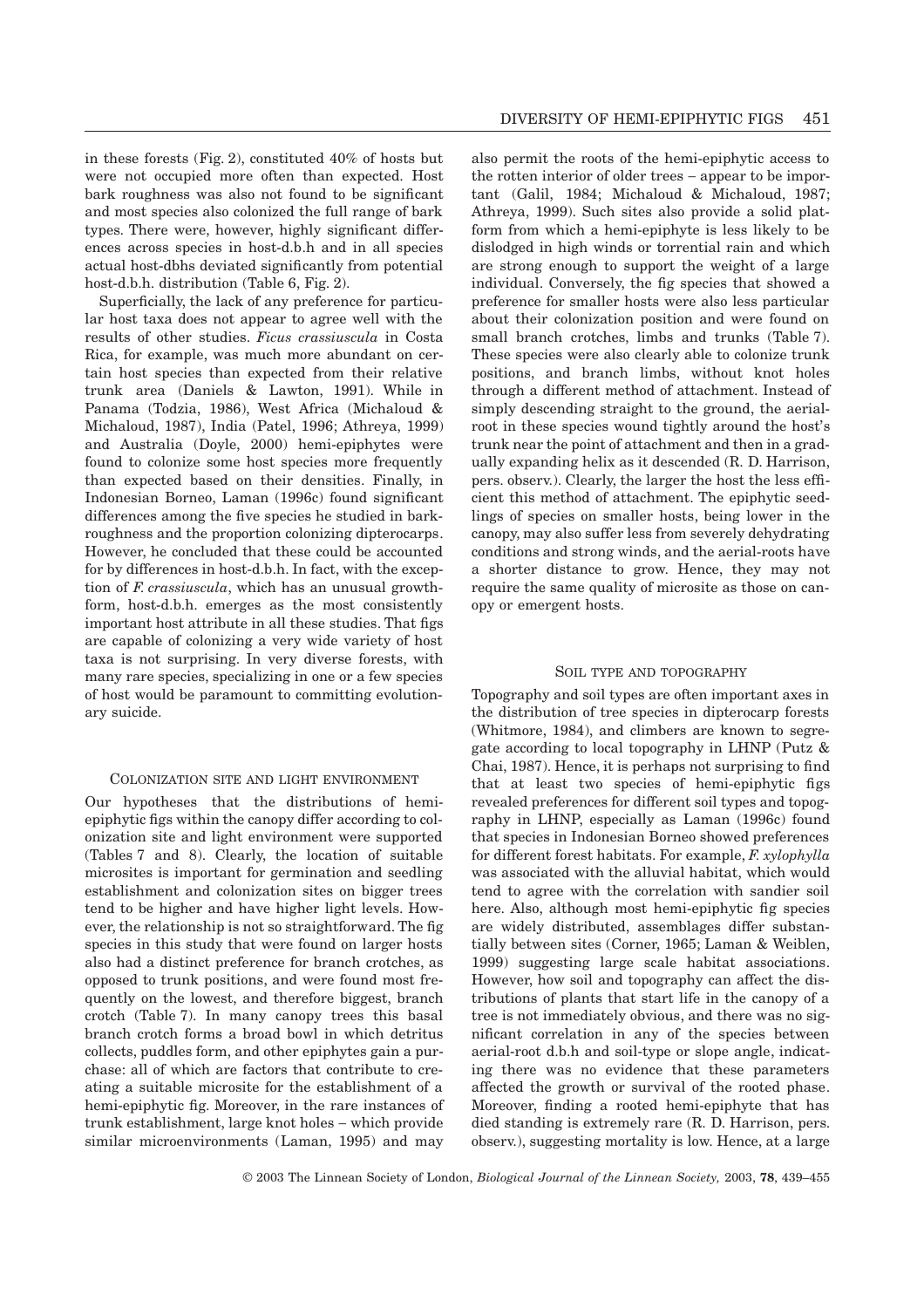scale uneven distributions may simply be stochastic, reinforced by subsequent differences in seed production, while at a local scale may correlate with other factors, such as higher light environments on steeper slopes.

## HEMI-EPIPHYTIC FIG GUILDS

We were able to identify five guilds among the 11 species examined (Fig. 2A). The first three, with three members each, corresponded to the main canopy strata, while the other two guilds reflected the idiosyncratic characteristics of their single member. *Ficus pisocarpa* was essentially a canopy guild species that was found in lower light environments, while *F. palungensis* with its vine-like growth form was an unusual species found low in the canopy. Superimposing other fig attributes on these groupings is revealing in what it teaches us about the hemi-epiphytic niche.

Of these species, densities were lowest for those on emergent hosts and highest in the subcanopy, but the occupancy rate of emergent hosts was highest (Table 2). Thus, although species on emergent hosts were rarer overall, reflecting the lower densities of such large trees, they appeared to be more efficient at reaching their hosts. The fruits of these species are also larger (*c.* 30 mm long) than those of subcanopy species  $(\leq 15$  mm long), and are fed on by a guild of specialist long-range dispersers, particularly hornbills (Shanahan & Compton, 2001).

Subcanopy hemi-epiphytic figs had smaller maximum canopy areas than figs on canopy or emergent hosts, as one might intuitively expect. Trees in the subcanopy usually have a narrow, monopodal crown as they exploit small gaps in the canopy and high levels of lateral light, and lower light levels may also be expected to limit growth in these species. However, the ability to colonize a greater variety of positions on a host presumably increases the chance of seedlings establishing.

# WHAT FACTORS INFLUENCE THE DISTRIBUTION OF HEMI-EPIPHYTES WITHIN THE CANOPY?

Seed rain appears to be a major limiting factor in hemi-epiphytic fig recruitment, so we might expect factors which attract seed dispersers to have a strong influence on the distribution of individuals, and associations may also exist between hosts and ants that predate on the seeds or young seedlings (Roberts & Heithaus, 1986; Laman, 1996b). In southern India, Patel (1996) found a positive association between figs and animal dispersed hosts, and in this study *Arteocarpus* spp. (Moraceae) and *Whiteodendron moutlonianum* - animal dispersed, subcanopy to canopy species - were relatively common hosts. We also found some figs in mixed-species clumps, suggesting that the proximity of one fig increases the probability that seeds from others will be scattered nearby, and the higher occupancy of emergent trees might reflect the selective use of these as perches by hornbills. However, with respect to species specializing on different canopy strata, the influence of such factors seems unlikely to be important. Hemi-epiphytic fig seeds are scattered very widely with the majority of seeds falling through the canopy to the forest floor (Janzen, 1979a; Laman, 1996a), and Shanahan & Compton (2001) found that the seed dispersers of subcanopy species were also active in the canopy. So the combined effects of gravity and seed dispersers should tend to redistribute hemi-epiphytic fig seeds throughout the vertical structure of the forest.

Another possible factor is the growth of hosts after establishment of their hemi-epiphyte, especially if combined with interspecific differences in the growth rates of aerial-roots. In a survey of rooted individuals, such as this, a species might appear to show preferences for canopy or emergent hosts when in fact their distribution resulted from colonizing fast growing hosts. However, no preferences for host taxa were detected in this study and it is difficult to envisage how species could select hosts according to growth rate. Moreover, if hosts grew substantially following colonization one would expect correlation within species between aerial-root d.b.h and host-d.b.h. Only two species showed such a relationship and neither of these were specialists on large hosts. Hence, it seems unlikely that the growth of hosts after establishment of their hemi-epiphyte has much influence.

Microsite quality has been shown to be important for germination and seedling establishment in at least one species (Laman, 1995) and several other authors have demonstrated its likely importance (Todzia, 1986; Michaloud & Michaloud, 1987; Putz & Holbrook, 1989; Patel, 1996; Athreya, 1999; Doyle, 2000). So it seems probable the habitat preferences of hemiepiphytic figs revealed here result from the variation in microsite conditions between canopy strata and different environmental requirements for germinate and seedling establishment among species.

## WHY STRANGLE YOUR HOST?

Strangling one's host is a drastic measure, involving considerable investment in aerial-roots to convert them from simple conduits to supporting structures capable of holding up not just the fig crown but also the weight of the dead host, until the latter has rotted away. However, judging from its phylogenetic distribution and the variety of ways in which hosts are killed, strangulation appears to have evolved several times. For example, *F. kerkhovenii* usually produces three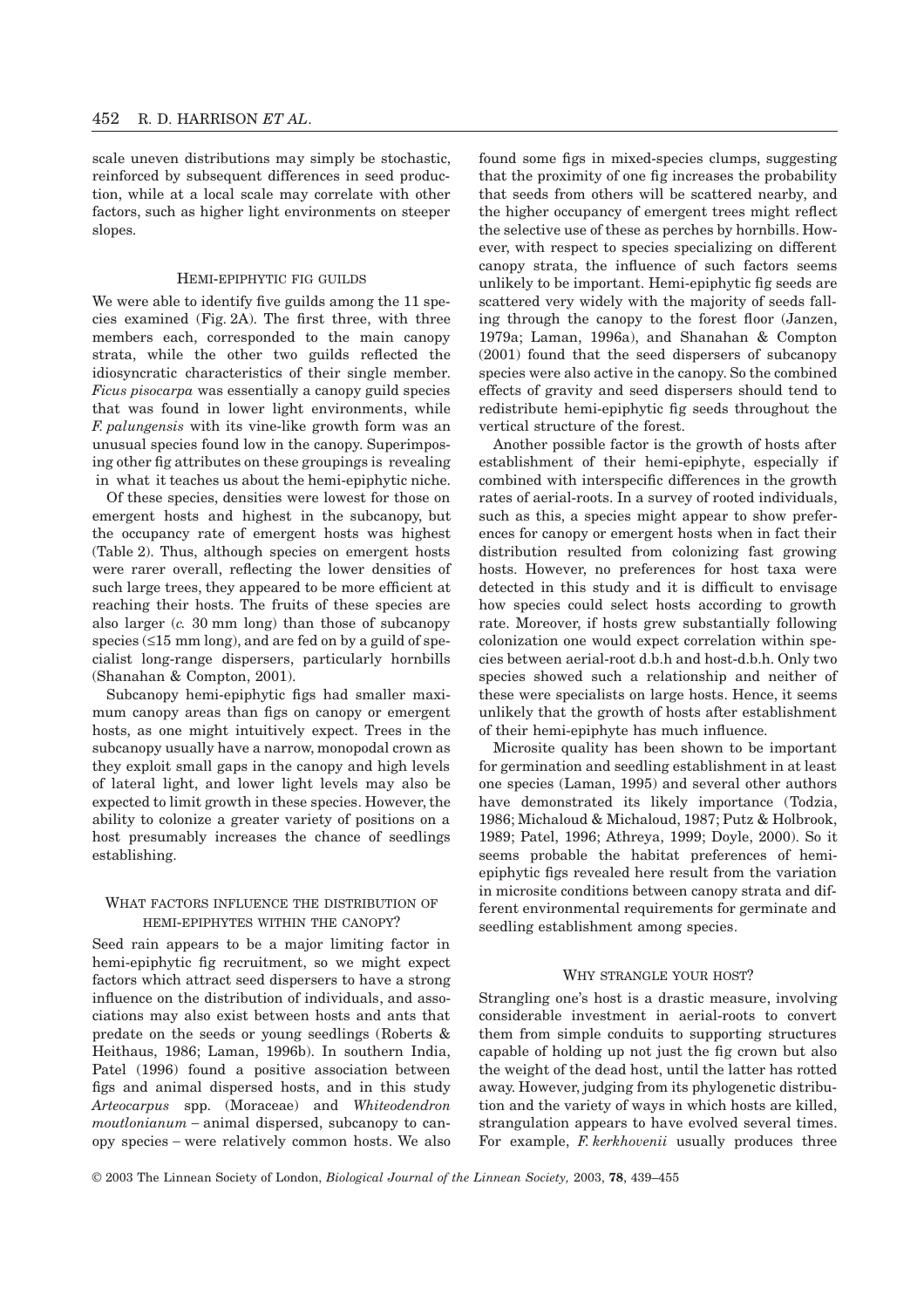massive aerial-roots on different sides of its host, and then a band connecting them immediately below the point of attachment constricts the host. Actual strangulation takes just a few months (R. D. Harrison, pers. observ.). Other species wrap their host in a lattice work of aerial-roots (Laman & Weiblen, 1999), or completely encase them (Daniels & Lawton, 1993), and at least one species relies on splitting rather than strangling (Galil, 1984).

Several authors have suggested that hemiepiphytes evolved from plants that colonized rocky areas, as an adaptation to escape the dull interior of the forest floor and access high light environments in the canopy (Dobzhansky & Murca-Pires, 1967; Ramirez, 1977; Putz & Holbrook, 1986), and subsequent studies support this view (e.g. Todzia, 1986; Laman, 1995). But access to high light levels from the time they are seedlings, and escaping the need for heavy investment in structural support, is compensated by the difficulties of recruitment. In fact, the attributes of species in the different guilds in this study suggest a fundamental trade-off within the hemi-epiphytic habit: Colonizing positions higher in the canopy, with better light environments and potential to attain a larger size, commits species to relative rarity because of the lower densities of suitable hosts and a requirement for higher quality microsites for seedling establishment.

Moreover, there are penalties for dependence on a host tree. In LHNP all natural mortality of rooted hemi-epiphytic figs (8% per year) under phenological observation was as a result of the host toppling (Harrison, 2001). In fact, it has been suggested that hemi-epiphytes preferentially colonize injured hosts because of the high quality of establishment microsites associated with damage sites and rotting wood (Galil, 1984; Michaloud & Michaloud, 1987; Athreya, 1999). But in this study the majority of hosts did appear to be healthy, and clearly hemi-epiphytes that colonize healthy hosts should have a longer lifeexpectancy. Indeed, comparable to the concept of reduced virulence in parasites, the growth of hemiepiphytes must be constrained by the need to ensure the continued vitality of their hosts. Hemi-epiphytes tend to be small relative to their hosts and, crucially, they must avoid over-shading of the host's crown. All the hemi-epiphytic species in this study colonized positions at, or close to, the base of their host's crown, and thereby were at least partly shaded by it, but only four species showed evidence of improving their crown light environment through growth (Table 8). *Ficus subgelderii* and *F. xylophylla* grew out sideways beyond the cover of their hosts, while *F. binnendykii* grew upwards and eventually emerged above the host's canopy, but the crown of this species was always very small. And, *F. kerkhovenii* strangled their hosts.

*Ficus kerkhovenii* colonized subcanopy to canopy hosts, but showed a preference for larger individuals in its host range. It had the highest crown light environment and achieved the largest maximum canopy area of the species in this study. It was also one of the more common species. Thus, strangling one's host appears to release a species from many of the constraints of the hemi-epiphytic habit.

## CONCLUSIONS

This study has demonstrated substantial differences in the habitat preferences (Bazzaz, 1991) of hemiepiphytic figs in the canopy of a tropical rain forest, and elucidated the factors likely to be responsible for these patterns. Tropical forests are typified by large numbers of rare species, and proponents variously expound niche specialization driven by high levels of competition (e.g. Ashton, 1988) or stochastic processes with large numbers of ecologically equivalent species (e.g. Hubbell & Foster, 1986) to explain this high diversity. However, the diverse community of hemi-epiphytic figs at LHNP would appear to be an example where low levels of competition and specialized niches exist together. The canopy is an extremely complex environment, over-stretching the ecological plasticity of any one species, and, combined with a severe weeding-out imposed by the difficulties of recruitment, appears to restrict species to certain viable niches within a multifarious hemi-epiphytic habit.

From a physiological point of view hemi-epiphytes are a fascinating group of plants (Putz & Holbrook, 1986) and, with the ecological diversity demonstrated in this study, are a topic ripe for further investigation. In particular, the patterns shown here need to be studied with respect to the germination requirements, seedling establishment and early growth of different species. Apart from its intrinsic value, such knowledge would benefit wildlife conservation given the importance of figs in the diets of many vertebrates. Fig populations could be artificially enhanced to help compensate for the small size of many reserves and in urban environments, where figs are often planted, a greater diversity of species, particular of those species with larger fruit, could be cultivated to feed a wider community of frugivores.

## ACKNOWLEDGEMENTS

The authors would like to thank the government of Sarawak and in particular the Forest Department, for allowing this research to be undertaken and to those who have assisted the CTFS Long-term Ecological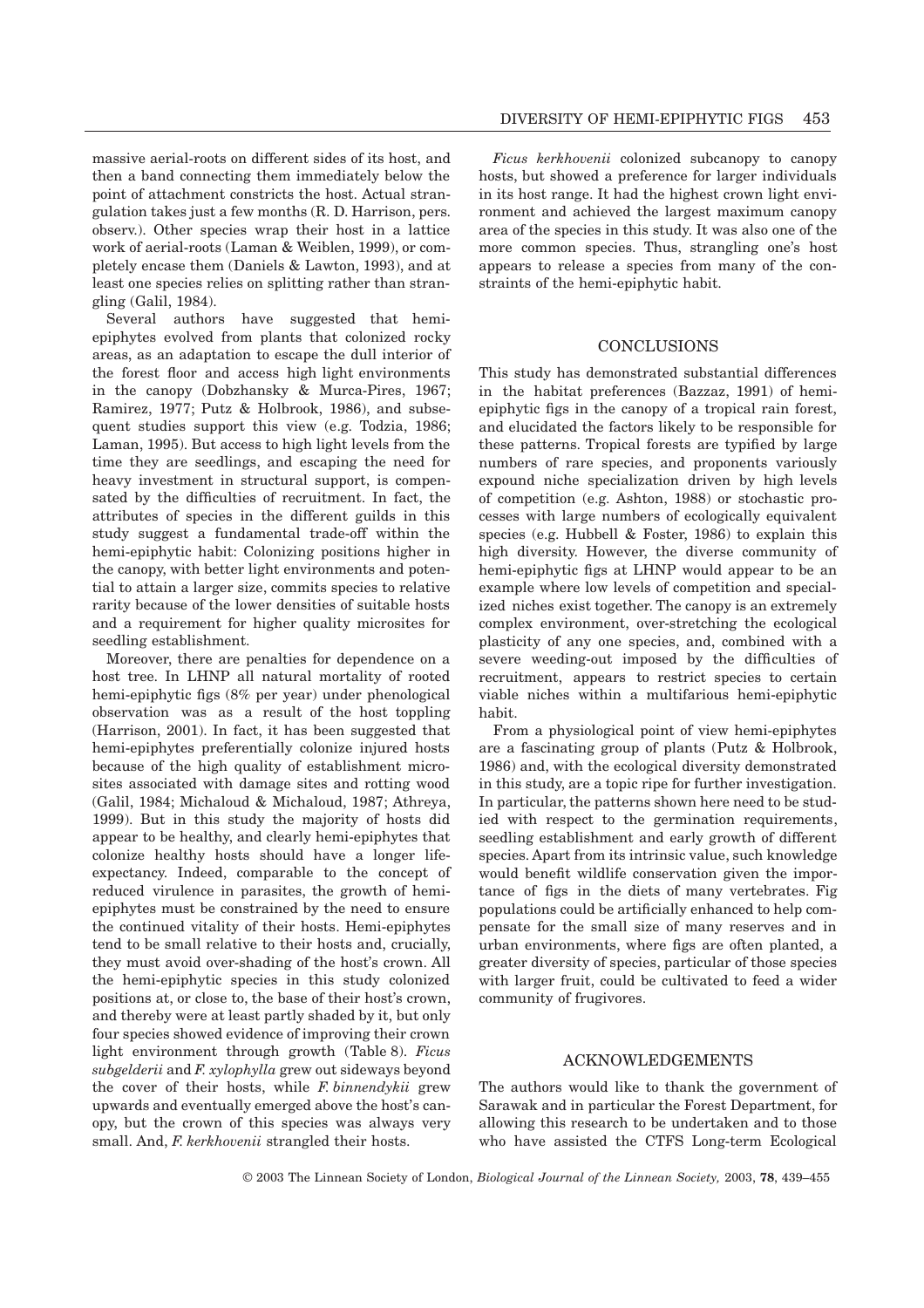Dynamics project and Canopy Biology Program in Lambir Hills National Park.

#### REFERENCES

- **Ashton PS. 1988.** Dipterocarp biology as a window to the understanding of tropical forest structure. *Annual Review of Ecology and Systematics* **19:** 347–370.
- **Athreya VR. 1999.** Light or presence of host trees: Which is more important for the strangler fig? *Journal of Tropical Ecology* **15:** 589–603.
- **Bazzaz FA. 1991.** Habitat selection in plants. *American Naturalist* **137:** 116–130.
- **Berg CC. 1989.** Classification and distribution of *Ficus*. *Experimentia* **45:** 605–611.
- **Bronstein JL, Gouyon PH, Gliddon C, Kjellberg F, Michaloud G. 1990.** The ecological consequences of flowering asynchrony in monoecious figs: a simulation study. *Ecology* **71:** 2145–2156.
- **Chettri R, Rai B. 1996.** A survey on the distribution of vascular epiphytes of East Sikkim forest with reference to host specificity. *Advances in Plant Sciences* **9:** 199–206.
- **Clark DA, Clark DB. 1992.** Life history diversity of canopy and emergent trees in a neotropical rain forest. *Ecological Monographs* **62:** 315–344.
- **Condit R, Hubbell SP, Lafrankie JV, Sukumar R, Manokaran N, Foster RB, Ashton PS. 1996.** Species–area and species–individual relationships for tropical trees: a comparison of three 50-ha plots. *Journal of Ecology* **84:** 549– 562.
- **Connell JH, Tracey JG, Webb LJ. 1984.** Compensatory recruitment, growth and mortality as factors maintaining rain forest tree diversity. *Ecological Monographs* **54:** 141– 164.
- **Corner EJH. 1940.** Strangling fig trees. In: Corner EJH, ed. *Wayside trees of Malaya.* Singapore: Government Printer, 664–665.
- **Corner EJH. 1965.** Check-list of Ficus in Asia and Australasia with keys to identification. *Gardens Bulletin Singapore* **21:** 1–185.
- **Daniels JD, Lawton RO. 1991.** Habitat and host preferences of Ficus crassiuscula: a neotropical strangling fig of the lower-montane rain forest. *Journal of Ecology* **79:** 129– 142.
- **Daniels JD, Lawton RO. 1993.** A natural history of strangling by *Ficus crassiuscula* in Costa Rican lower montane rain forest. *Selbyana* **14:** 59–63.
- **Dobzhansky T, Murca-Pires BJ. 1967.** Strangler Trees. In: *Plant life*. New York: Scientific American, Simon & Schuster, 131–136.
- **Doyle G. 2000.** Strangler figs in a stand of dry rainforest in the lower Hunter Valley, NSW. *Australian Geographer* **31:** 251– 264.
- **Galil J. 1984.** *Ficus religiosa:* The tree-splitter. *Botanical Journal of the Linnean Society* **88:** 185–204.
- **Galil J, Eisikowitch D. 1968.** On the pollination ecology of *Ficus sycomorus* in East Africa. *Ecology* **49:** 259–269.

**Guy PR. 1977.** Notes on the host species of epiphytic figs

(*Ficus* spp.) on the flood-plain of the Mana Polls Game Reserve. *Rhodesia. Kirkia* **10:** 559–562.

- **Harrison RD. 2001.** Drought and the consequences of El Niño in Borneo: a case study of figs. *Population Ecology* **43:** 63–76.
- **Herre EA. 1996.** An overview of studies on a community of Panamanian figs. *Journal of Biogeography* **23:** 593–607.
- **Hietz P, Hietz SU. 1995.** Structure and ecology of epiphyte communities of a cloud forest in central Veracruz, Mexico. *Journal of Vegetation Science* **6:** 719–728.
- **Holbrook NM, Putz FE. 1996a.** From epiphyte to tree: Differences in leaf structure and leaf water relations associated with the transition in growth form in eight species of hemiepiphytes. *Plant Cell and Environment* **19:** 631–642.
- **Holbrook NM, Putz FE. 1996b.** Water relations of epiphytic and terrestrially-rooted strangler figs in a Venezuelan palm savanna. *Oecologia* **106:** 424–431.
- **Hubbell SP, Foster RB. 1986.** Commonness and rarity in a neotropical forest: implications for tropical tree conservation. In: Soule ME, ed. *Conservation biology*. Sunderland, MA: Sinauer. 205–232.
- **Inoue T, Hamid AA. 1997.** *General flowering of tropical rainforests in Sarawak*. Report of the Center for Ecological Research. Kyoto University.
- **Janzen DH. 1979a.** A bat-generated fig seed shadow in rainforest. *Biotropica* **11:** 121.
- **Janzen DH. 1979b.** How to be a fig. *Annual Review of Ecology and Systematics* **10:** 13–51.
- **Kalko EK, Herre EA, Handley CO Jr. 1996.** Relation of fig fruit characteristics to fruit-eating bats in the New and Old World tropics. *Journal of Biogeography* **23:** 565–576.
- **Kaufmann S, McKey DB, Hossaert Mckey M, Horvitz CC. 1991.** Adaptations for a two-phase seed dispersal system involving vertebrates and ants in a hemiepiphytic fig (*Ficus microcarpa*: Moraceae). *American Journal of Botany* **78:** 971–977.
- **Kimmins JP. 1987.** *Forest ecology*. New Jersey, USA: Macmillan Publishing Co.
- **King G. 1888.** The species of *Ficus* of the Indo-Malayan and Chinese countries. *Annals of the Royal Botanic Garden, Calcutta* **1:** 1–232.
- **Kjellberg F, Doumesche B, Bronstein JL. 1988.** Longevity of a fig wasp (*Blastophaga psenes*). *Proceedings of the Koninklijke Nederlandse Akademie van Wetenschappen Series C Biological and Medical Sciences* **91:** 117–122.
- **LaFrankie JV, Tan S, Ashton PS. 1995**. Species list for the 52-ha forest dynamics research plot Lambir Hills National Park, Sarawak, Malaysia. Miscellaneous Internal Report. Center of Tropical Forest Science, Washington D.C. Smithsonian Institute.
- **Laman TG. 1995.** *Ficus stupenda* germination and seedling establishment in a Bornean rain forest canopy. *Ecology* **76:** 2617–2626.
- **Laman TG. 1996a.** Ficus seed shadows in a Bornean rain forest. *Oecologia* **107:** 347–355.
- **Laman TG. 1996b.** The impact of seed harvesting ants (*Pheidole* sp. nov.) on *Ficus* establishment in the canopy. *Biotropica* **28:** 777–781.
- **Laman TG. 1996c.** Specialization for canopy position by